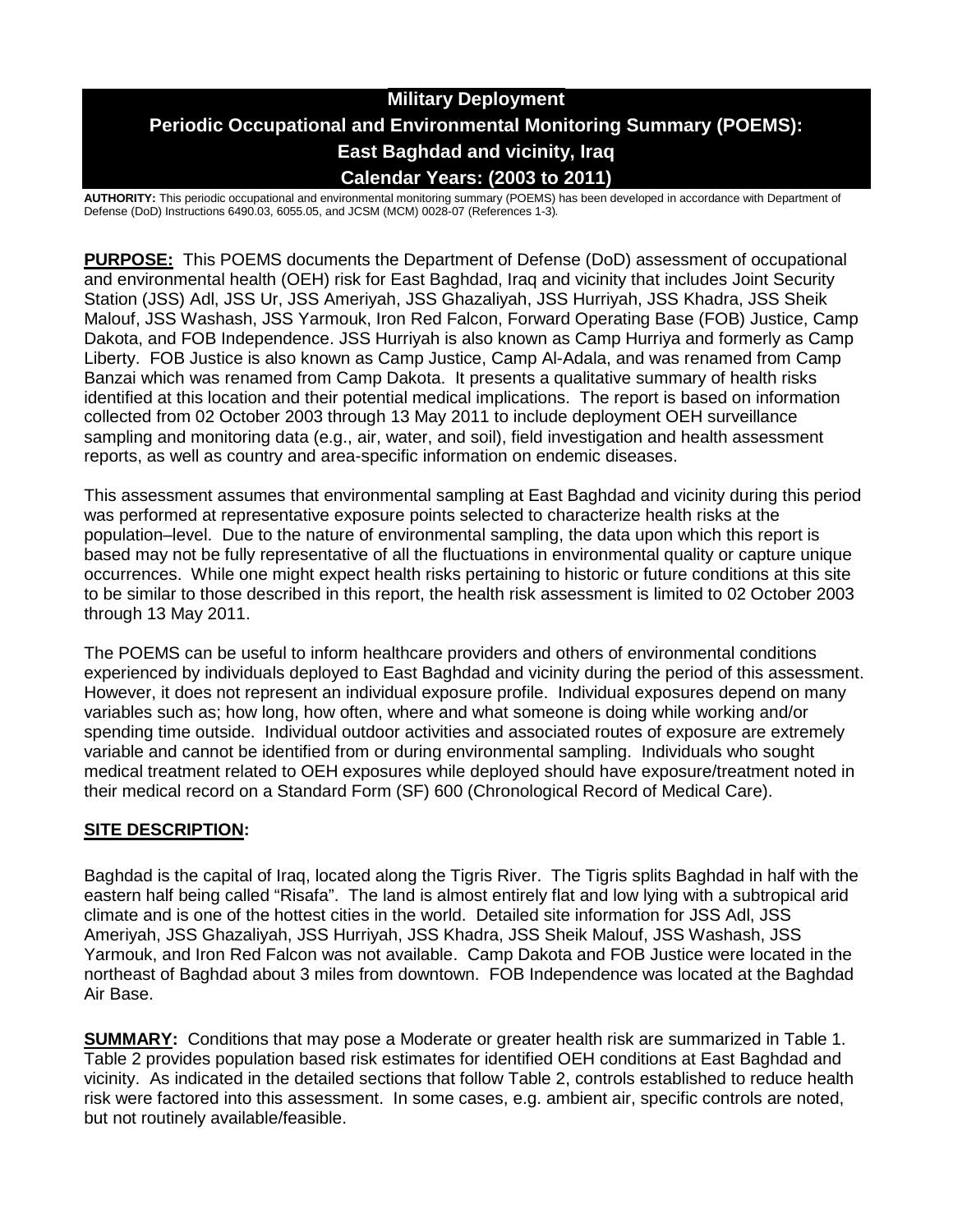### **Table 1: Summary of Occupational and Environmental Conditions with MODERATE or Greater Health Risk**

#### **Short-term health risks & medical implications:**

The following hazards may be associated with potential acute health effects in some personnel during deployment at East Baghdad and vicinity:

Food/waterborne diseases (e.g., bacterial diarrhea, hepatitis A, typhoid/paratyphoid fever, diarrhea-cholera, diarrhea-protozoal, brucellosis, hepatitis E); other endemic diseases (cutaneous leishmaniasis (acute), Crimean-Congo hemorrhagic fever, sandfly fever, typhus-miteborne, leptospirosis, schistosomiasis, Tuberculosis (TB), rabies, Q fever); and heat stress. For food/waterborne diseases (e.g., bacterial diarrhea, hepatitis A, typhoid/paratyphoid fever, diarrhea-cholera, diarrhea-protozoal, brucellosis, hepatitis E), if ingesting local food and water, the health effects can temporarily incapacitate personnel (diarrhea) or result in prolonged illness (hepatitis A, typhoid/paratyphoid fever, brucellosis, hepatitis E). Risks from food/waterborne diseases may have been reduced with preventive medicine controls and mitigation, which includes hepatitis A and typhoid fever vaccinations and only drinking from approved water sources in accordance with standing CENTCOM policy. For other vector-borne endemic diseases (cutaneous leishmaniasis (acute), Crimean-Congo hemorrhagic fever, sandfly fever, typhus-miteborne), these diseases may constitute a significant risk due to exposure to biting vectors; risk reduced to 'Low' by proper wear of the treated uniform, application of repellent to exposed skin, bed net use, and appropriate chemoprophylaxis, as well as minimizing areas of standing water and other vector-breeding areas. For water contact diseases (leptospirosis, schistosomiasis), activities involving extensive contact with surface water increase risk. For respiratory diseases (TB), personnel in close-quarter conditions could have been at risk for person-to-person spread. Animal contact diseases (rabies, Q fever), pose year-round risk. For heat stress, risk can be greater during months of April through October, and greater for susceptible persons including those older than 45, of low fitness level, unacclimatized, or with underlying medical conditions, and those under operational constraints (equipment, PPE, vehicles). Risks from heat stress may have been reduced with preventive medicine controls, work-rest cycles, proper hydration and nutrition, and mitigation.

Air quality: For inhalable coarse particulate matter less than 10 micrometers in diameter ( $PM_{10}$ ), the PM<sub>10</sub> overall short-term risk was 'Low.' For inhalable fine particulate matter less than 2.5 micrometers in diameter  $(PM_{2.5})$ , the PM<sub>2.5</sub> overall short-term risk was not evaluated due to insufficient data to characterize risk. However, exposures to  $PM_{10}$  and  $PM_{2.5}$  may vary, as conditions may vary, and may result in mild to more serious short-term health effects (e.g., eye, nose or throat and lung irritation) in some personnel while at this site, particularly exposures to high levels of dust such as during high winds or dust storms. For  $PM_{10}$  and PM<sub>2.5</sub>, certain subgroups of the deployed forces (e.g., those with pre-existing asthma/cardio-pulmonary conditions) are at greatest risk of developing notable health effects. For burn pits, although the short-term risks for PM<sub>10</sub> and for PM<sub>2.5</sub> were not evaluated due to no available data, there were operating burn pits utilized at or around East Baghdad and vicinity – see Section 10.7. For burn pits, exposures may vary, and exposure to high levels of  $PM_{10}$  and to  $PM_{2.5}$  in the smoke may also result in mild to more serious short-term health effects (e.g., eye, nose or throat and lung irritation) in some personnel (e.g., burn pit workers and any other personnel who worked at or in close proximity of the burn pits) and certain subgroups (e.g., those with pre-existing asthma/cardio-pulmonary conditions) while at this site. Although most short-term health effects from exposure to particulate matter and burn pit smoke should have resolved post-deployment, providers should be prepared to consider the relationship between deployment exposures and current complaints. Some individuals may have sought treatment for acute respiratory irritation during their time at East Baghdad and vicinity. Personnel who reported with symptoms or required treatment while at this site should have exposure and treatment noted in medical record (e.g., electronic medical record and/or on a Standard Form (SF) 600 (*Chronological Record of Medical Care*).

#### **Long-term health risks & medical implications:**

The following hazards may be associated with potential chronic health effects in some personnel during deployment at East Baghdad and vicinity:

Air quality: For inhalable fine particulate matter less than 2.5 micrometers in diameter (PM<sub>2.5</sub>), the overall longterm risk was not evaluated due to insufficient data to characterize risk. Inhalable coarse particulate matter less than 10 micrometers in diameter  $(PM_{10})$  was not evaluated for long-term risk due to no available health guidelines. However, the area was a dusty desert environment, and conditions may have varied. In addition, for burn pits, although the long-term risk for  $PM_{10}$  was not evaluated for long-term risk due to no available

> Page 2 of 25 Reviewed by CENTCOM SG (23 April 2015) Final Approval Date (12 February 2016)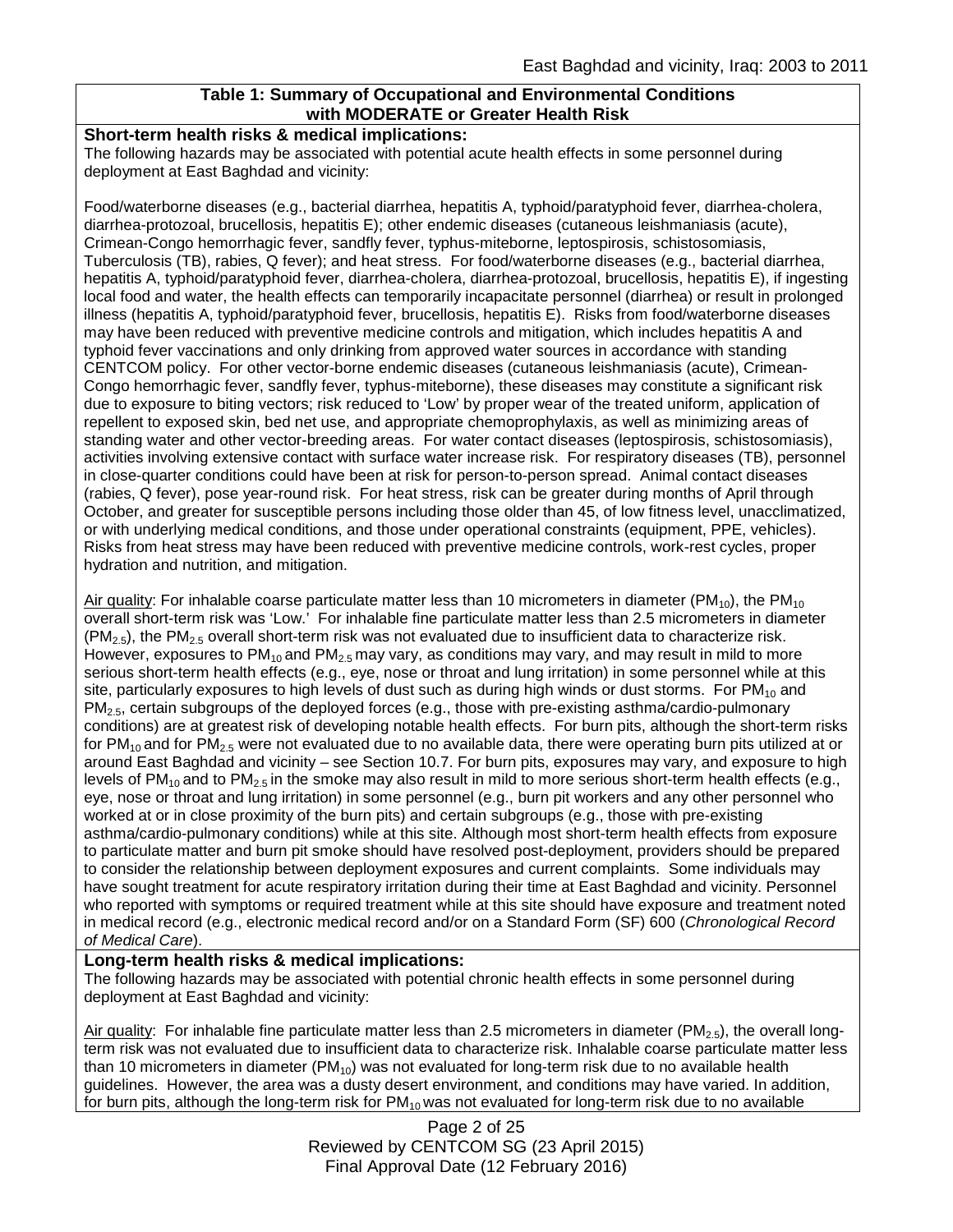health guidelines and the risk for  $PM<sub>2.5</sub>$  was not evaluated due to no air sampling data available to characterize risk, there were operating burn pits utilized at or around East Baghdad and vicinity and conditions may have varied – see Section 10.7. For inhalational exposure to high levels of dust, PM<sub>10</sub> and PM<sub>2.5</sub>, such as during high winds or dust storms, and for exposure to burn pit smoke, it is considered possible that some otherwise healthy personnel who were exposed for a long-term period to dust and particulate matter could develop certain health conditions (e.g., reduced lung function, cardiopulmonary disease). Personnel with a history of asthma or cardiopulmonary disease could potentially be more likely to develop such chronic health conditions. While the dust and particulate matter exposures and exposures to burn pits are acknowledged, at this time there were no specific recommended, post-deployment medical surveillance evaluations or treatments. Providers should still consider overall individual health status (e.g., any underlying conditions/susceptibilities) and any potential unique individual exposures (such as burn pits/barrels, incinerators, occupational or specific personal dosimeter data) when assessing individual concerns. Certain individuals may need to be followed/evaluated for specific occupational exposures/injuries (e.g., annual audiograms as part of the medical surveillance for those enrolled in the Hearing Conservation Program; and personnel covered by Respiratory Protection Program and/or Hazardous Waste/Emergency Responders Medical Surveillance).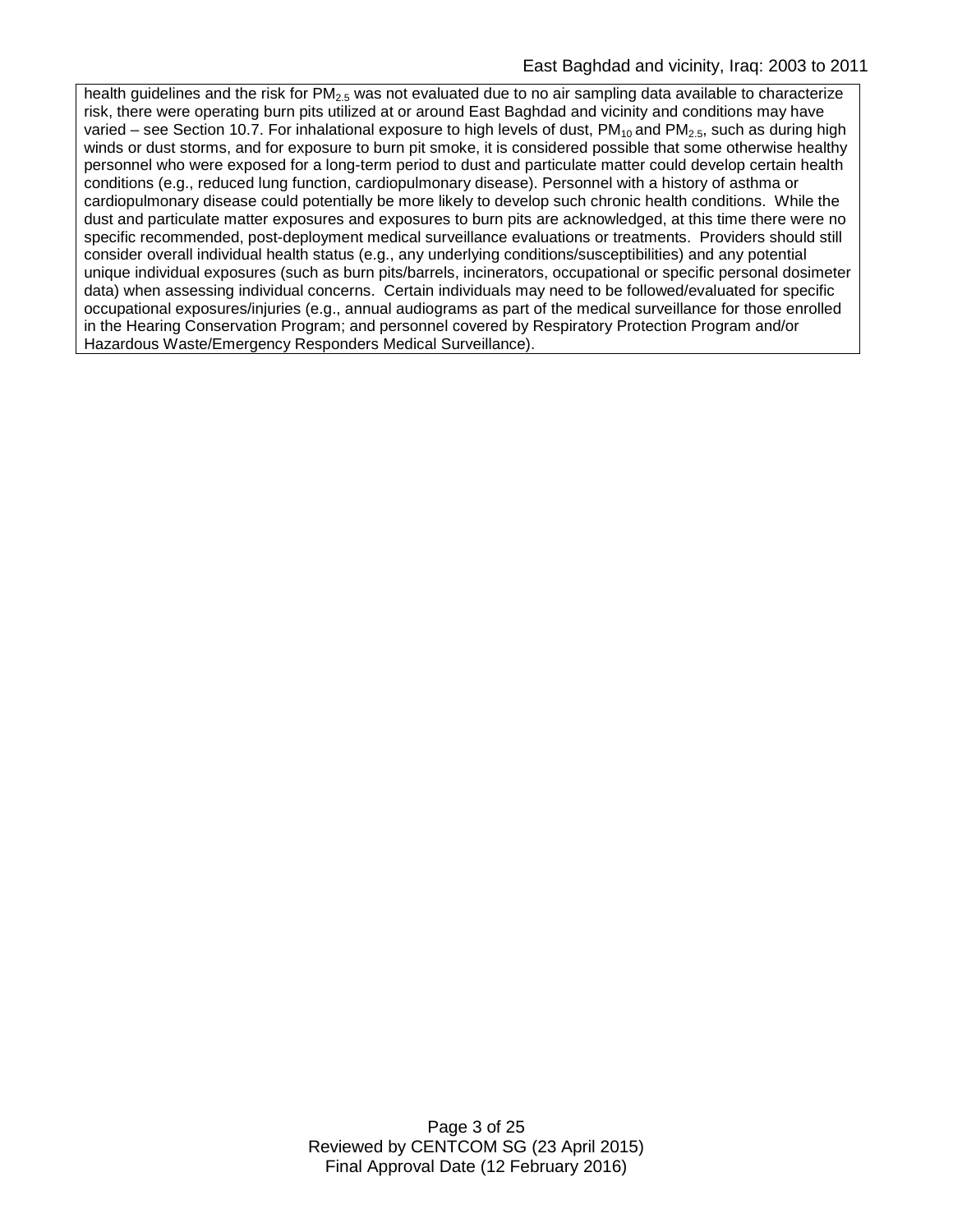**Table 2. Population-Based Health Risk Estimates -** East Baghdad, Iraq and vicinity that includes JSS Adl, JSS Ameriyah, JSS Ghazaliyah, JSS Hurriyah, JSS Khadra, JSS Sheik Malouf, JSS Washash, JSS Yarmouk, Camp Dakota, Iron Red Falcon, FOB Justice, and FOB Independence. **1, 2**

| Source of<br><b>Identified Health</b><br>Risk <sup>3</sup>                        | Unmitigated Health Risk Estimate <sup>4</sup>                                                                                                                                                                                                                             | <b>Control Measures</b><br>Implemented                                                                                                                 | <b>Residual Health Risk Estimate<sup>4</sup></b>                                                                                                                                                                                                                          |
|-----------------------------------------------------------------------------------|---------------------------------------------------------------------------------------------------------------------------------------------------------------------------------------------------------------------------------------------------------------------------|--------------------------------------------------------------------------------------------------------------------------------------------------------|---------------------------------------------------------------------------------------------------------------------------------------------------------------------------------------------------------------------------------------------------------------------------|
| <b>AIR</b>                                                                        |                                                                                                                                                                                                                                                                           |                                                                                                                                                        |                                                                                                                                                                                                                                                                           |
| Particulate<br>matter less than<br>10 micrometers<br>in diameter<br>$(PM_{10})$   | Short-term: Low, Daily levels vary;<br>acute health effects (e.g., upper<br>respiratory tract irritation) more<br>pronounced during peak days. More<br>serious effects are possible in<br>susceptible persons (e.g., those with<br>asthma/existing respiratory diseases). | Limiting strenuous<br>physical activities when air<br>quality is especially poor;<br>and actions such as<br>closing tent flaps,<br>windows, and doors. | Short-term: Low, Daily levels vary;<br>acute health effects (e.g., upper<br>respiratory tract irritation) more<br>pronounced during peak days. More<br>serious effects are possible in<br>susceptible persons (e.g., those with<br>asthma/existing respiratory diseases). |
|                                                                                   | Long-term: No health guidelines                                                                                                                                                                                                                                           |                                                                                                                                                        | Long-term: No health guidelines                                                                                                                                                                                                                                           |
| Particulate<br>matter less than<br>2.5 micrometers<br>in diameter<br>$(PM_{2.5})$ | Short-term: Insufficient data to<br>characterize risk.                                                                                                                                                                                                                    | Limiting strenuous<br>physical activities when air                                                                                                     | Short-term: Insufficient data to<br>characterize risk.                                                                                                                                                                                                                    |
|                                                                                   | Long-term: Insufficient data to<br>characterize risk.                                                                                                                                                                                                                     | quality is especially poor;<br>and actions such as<br>closing tent flaps,<br>windows, and doors.                                                       | Long-term: Insufficient data to<br>characterize risk.                                                                                                                                                                                                                     |
| <b>Metals</b>                                                                     | Short-term: None identified from<br>sample data.<br>Long-term: None identified from<br>sample data.                                                                                                                                                                       |                                                                                                                                                        | Short-term: None identified from<br>sample data.<br>Long-term: None identified from<br>sample data.                                                                                                                                                                       |
| Volatile Organic<br>Compounds<br>(VOC)                                            | Short-term: None identified from<br>sample data.                                                                                                                                                                                                                          |                                                                                                                                                        | Short-term: None identified from<br>sample data.                                                                                                                                                                                                                          |
|                                                                                   | Long-term: None identified from<br>sample data.                                                                                                                                                                                                                           |                                                                                                                                                        | Long-term: None identified from<br>sample data.                                                                                                                                                                                                                           |
| <b>SOIL</b>                                                                       |                                                                                                                                                                                                                                                                           |                                                                                                                                                        |                                                                                                                                                                                                                                                                           |
| Metals                                                                            | Short-term: Not an identified source of<br>health risk.                                                                                                                                                                                                                   |                                                                                                                                                        | Short-term: Not an identified source of<br>health risk.                                                                                                                                                                                                                   |
|                                                                                   | Long-term: None identified from<br>sample data.                                                                                                                                                                                                                           |                                                                                                                                                        | Long-term: None identified from<br>sample data.                                                                                                                                                                                                                           |
| Organic<br>Compounds                                                              | Short-term: Not an identified source of<br>health risk.                                                                                                                                                                                                                   |                                                                                                                                                        | Short-term: Not an identified source of<br>health risk.                                                                                                                                                                                                                   |
|                                                                                   | Long-term: None identified from<br>sample data.                                                                                                                                                                                                                           |                                                                                                                                                        | Long-term: None identified from<br>sample data.                                                                                                                                                                                                                           |
| Inorganic<br>Compounds                                                            | Short-term: Not an identified source of<br>health risk.                                                                                                                                                                                                                   |                                                                                                                                                        | Short-term: Not an identified source of<br>health risk.                                                                                                                                                                                                                   |
|                                                                                   | Long-term: None identified from<br>sample data.                                                                                                                                                                                                                           |                                                                                                                                                        | Long-term: None identified from<br>sample data.                                                                                                                                                                                                                           |
| Water                                                                             |                                                                                                                                                                                                                                                                           |                                                                                                                                                        |                                                                                                                                                                                                                                                                           |
| <b>Consumed Water</b><br>(Water Used for<br>Drinking)                             | Short-term: None identified from<br>sample data.                                                                                                                                                                                                                          | U.S. Army Public Health<br>Command (USAPHC)                                                                                                            | Short-term: None identified from<br>sample data.                                                                                                                                                                                                                          |
|                                                                                   | Long-term: None identified from<br>sample data.                                                                                                                                                                                                                           | former U.S. Army<br>Veterinary Command<br>(VETCOM) approved<br>bottled water and potable<br>water only from approved<br>water sources                  | Long-term: None identified from<br>sample data.                                                                                                                                                                                                                           |
| Water for Other<br>Purposes                                                       | Short-term: None identified from<br>sample data.                                                                                                                                                                                                                          | Water treated in<br>accordance with                                                                                                                    | Short-term: None identified from<br>sample data.                                                                                                                                                                                                                          |
|                                                                                   | Long-term: None identified from<br>sample data.                                                                                                                                                                                                                           | standards applicable to its<br>intended use                                                                                                            | Long-term: None identified from<br>sample data.                                                                                                                                                                                                                           |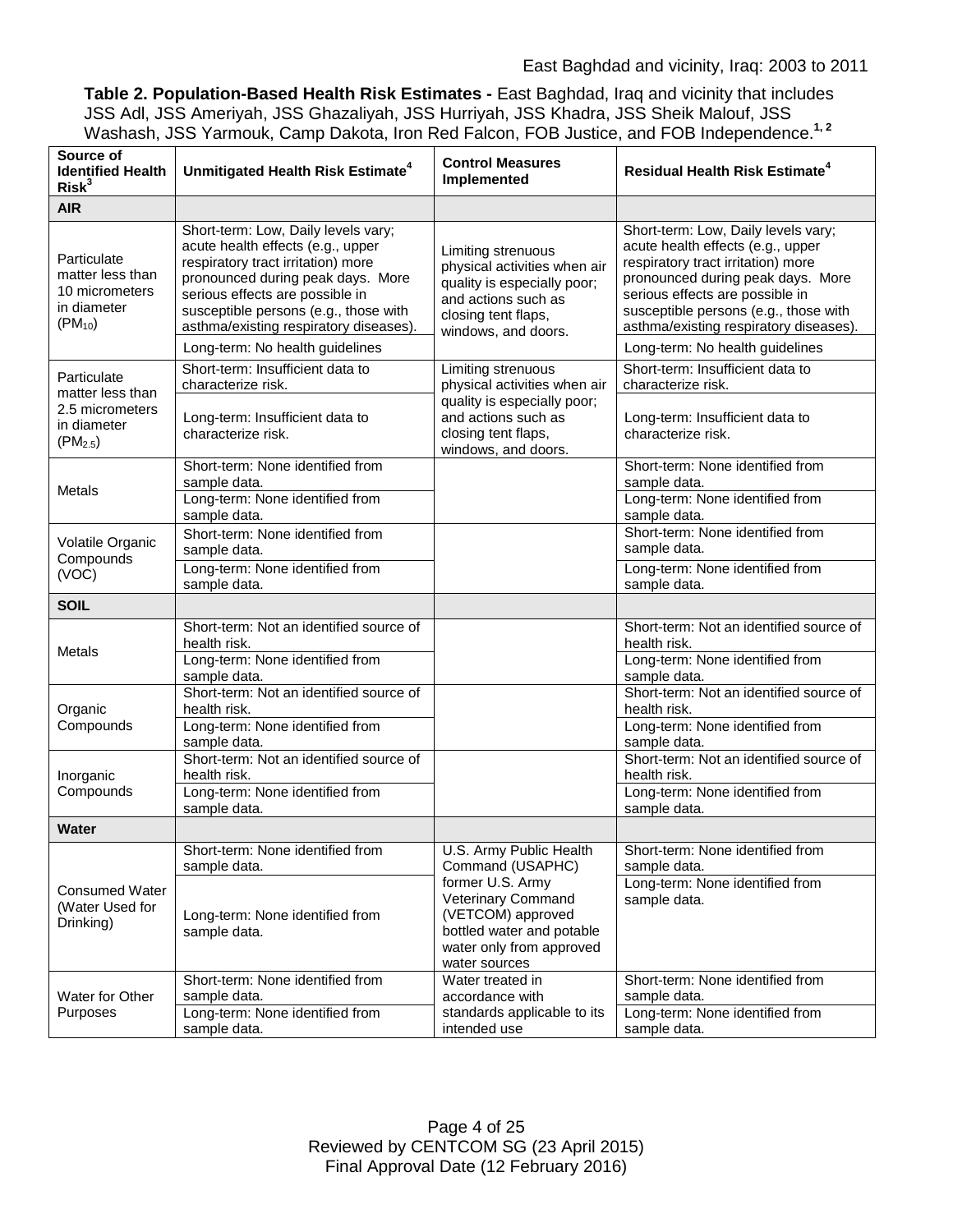| Source of<br><b>Identified Health</b><br>Risk <sup>3</sup>       | Unmitigated Health Risk Estimate <sup>4</sup>                                                                                                                                                                                                                                                                                                                                      | <b>Control Measures</b><br>Implemented                                                                                                                                                                                                                                                                                                                                                    | <b>Residual Health Risk Estimate<sup>4</sup></b>                                                                                                                                                                            |
|------------------------------------------------------------------|------------------------------------------------------------------------------------------------------------------------------------------------------------------------------------------------------------------------------------------------------------------------------------------------------------------------------------------------------------------------------------|-------------------------------------------------------------------------------------------------------------------------------------------------------------------------------------------------------------------------------------------------------------------------------------------------------------------------------------------------------------------------------------------|-----------------------------------------------------------------------------------------------------------------------------------------------------------------------------------------------------------------------------|
| <b>ENDEMIC</b><br><b>DISEASE</b>                                 |                                                                                                                                                                                                                                                                                                                                                                                    |                                                                                                                                                                                                                                                                                                                                                                                           |                                                                                                                                                                                                                             |
| Food<br>borne/Waterborne<br>(e.g., diarrhea-<br>bacteriological) | Short-term: Variable, (bacterial<br>diarrhea, hepatitis A, typhoid fever) to<br>Moderate (diarrhea-cholera, diarrhea-<br>protozoal, brucellosis and hepatitis E).<br>If local food/water were consumed, the<br>health effects can temporarily<br>incapacitate personnel (diarrhea) or<br>result in prolonged illness (Hepatitis A,<br>Typhoid fever, Brucellosis, Hepatitis<br>E). | Preventive measures<br>include Hepatitis A and<br>Typhoid fever vaccination<br>and consumption of food<br>and water only from<br>approved sources.                                                                                                                                                                                                                                        | Short-term: Low to none                                                                                                                                                                                                     |
|                                                                  | Long-term: none identified                                                                                                                                                                                                                                                                                                                                                         |                                                                                                                                                                                                                                                                                                                                                                                           | Long-term: No data available                                                                                                                                                                                                |
| Arthropod Vector<br><b>Borne</b>                                 | Short-term: Variable, Moderate for<br>leishmaniasis-cutaneous, Crimean-<br>Congo hemorrhagic fever, sandfly<br>fever and typhus-miteborne; Low for<br>West Nile fever, and Plague.                                                                                                                                                                                                 | Preventive measures<br>include proper wear of<br>treated uniform,<br>application of repellent to<br>exposed skin, and bed net<br>use, minimizing areas of<br>standing water.                                                                                                                                                                                                              | Short-term: Low                                                                                                                                                                                                             |
|                                                                  | Long-term: Low (Leishmaniasis-<br>visceral infection)                                                                                                                                                                                                                                                                                                                              |                                                                                                                                                                                                                                                                                                                                                                                           | Long-term: No data available                                                                                                                                                                                                |
| Water-Contact<br>(e.g. wading,<br>swimming)                      | Short-term: Moderate for leptospirosis<br>and schistosomiasis.                                                                                                                                                                                                                                                                                                                     | Prohibiting recreational<br>water activities and water<br>contact avoidance.                                                                                                                                                                                                                                                                                                              | Short-term: Low for leptospirosis and<br>schistosomiasis.                                                                                                                                                                   |
|                                                                  | Long-term: No data available                                                                                                                                                                                                                                                                                                                                                       |                                                                                                                                                                                                                                                                                                                                                                                           | Long-term: No data available                                                                                                                                                                                                |
| Respiratory                                                      | Short-term: Variable; Moderate for<br>tuberculosis (TB) to Low for<br>meningococcal meningitis.                                                                                                                                                                                                                                                                                    | Providing adequate living<br>and work space; medical<br>screening; vaccination                                                                                                                                                                                                                                                                                                            | Short-term: Low                                                                                                                                                                                                             |
|                                                                  | Long-term: No data available                                                                                                                                                                                                                                                                                                                                                       |                                                                                                                                                                                                                                                                                                                                                                                           | Long-term: No data available                                                                                                                                                                                                |
| <b>Animal Contact</b>                                            | Short-term: Variable; Moderate for<br>rabies and Q-fever, and Low for<br>Anthrax and H5N1 avian influenza.                                                                                                                                                                                                                                                                         | Prohibiting contact with,<br>adoption, or feeding of<br>feral animals IAW U.S.<br><b>Central Command</b><br>(CENTCOM) General<br>Order (GO) 1B. Risks are<br>further reduced in the<br>event of assessed contact<br>by prompt post-exposure<br>rabies prophylaxis IAW<br>The Center for Disease<br>Control's (CDC) Advisory<br>Committee on<br><b>Immunization Practices</b><br>guidance. | Short-term: No data available                                                                                                                                                                                               |
|                                                                  | Long-term: Low (Rabies)                                                                                                                                                                                                                                                                                                                                                            |                                                                                                                                                                                                                                                                                                                                                                                           | Long-term: No data available                                                                                                                                                                                                |
| <b>VENOMOUS</b><br><b>ANIMAL/</b><br><b>INSECTS</b>              |                                                                                                                                                                                                                                                                                                                                                                                    |                                                                                                                                                                                                                                                                                                                                                                                           |                                                                                                                                                                                                                             |
| Snakes,<br>scorpions, and<br>spiders                             | Short-term: Low; If encountered,<br>effects of venom vary with species<br>from mild localized swelling (e.g.<br>Scorpio maurus) to potentially lethal<br>effects (e.g. Vipera albicornuta).<br>Long-term: No data available                                                                                                                                                        | Risk reduced by avoiding<br>contact, proper wear of<br>uniform (especially<br>footwear), and proper and<br>timely treatment.                                                                                                                                                                                                                                                              | Short-term: Low; If encountered,<br>effects of venom vary with species<br>from mild localized swelling (e.g.<br>Scorpio maurus) to potentially lethal<br>effects (e.g. Vipera albicornuta).<br>Long-term: No data available |
|                                                                  |                                                                                                                                                                                                                                                                                                                                                                                    |                                                                                                                                                                                                                                                                                                                                                                                           |                                                                                                                                                                                                                             |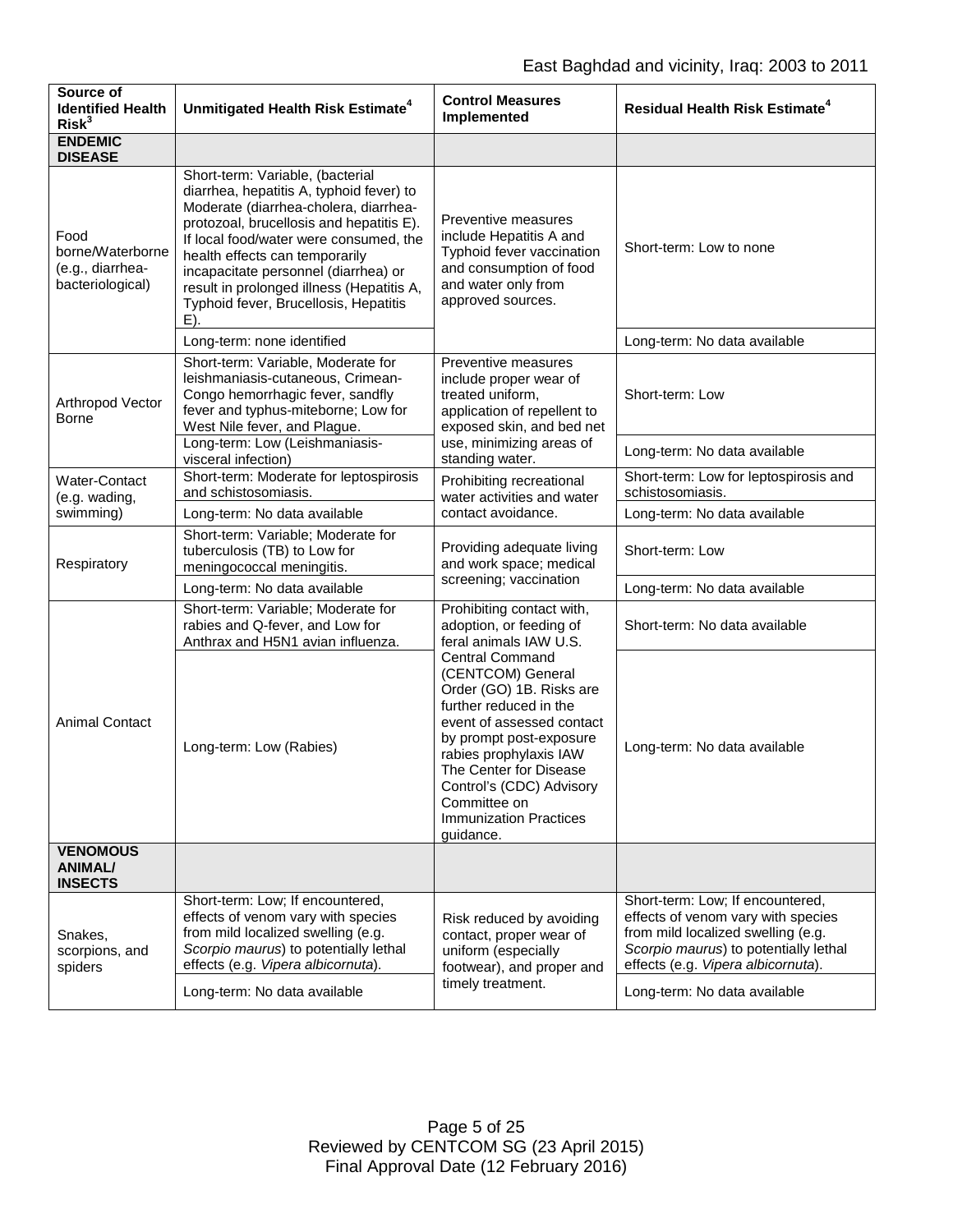# East Baghdad and vicinity, Iraq: 2003 to 2011

| Source of<br><b>Identified Health</b><br>Risk <sup>3</sup> | Unmitigated Health Risk Estimate <sup>4</sup>                                                                                                                                                                                                                                                                                             | <b>Control Measures</b><br>Implemented                                                                                                                                                                                                                                                                                                                                                | <b>Residual Health Risk Estimate<sup>4</sup></b>                                                                                                                                                                                                 |
|------------------------------------------------------------|-------------------------------------------------------------------------------------------------------------------------------------------------------------------------------------------------------------------------------------------------------------------------------------------------------------------------------------------|---------------------------------------------------------------------------------------------------------------------------------------------------------------------------------------------------------------------------------------------------------------------------------------------------------------------------------------------------------------------------------------|--------------------------------------------------------------------------------------------------------------------------------------------------------------------------------------------------------------------------------------------------|
| <b>HEAT/COLD</b><br><b>STRESS</b>                          |                                                                                                                                                                                                                                                                                                                                           |                                                                                                                                                                                                                                                                                                                                                                                       |                                                                                                                                                                                                                                                  |
| Heat                                                       | Short-term: Variable; Risk of heat<br>injury is Extremely High from May -<br>October, High in April, and Low for all<br>other months.                                                                                                                                                                                                     | Work-rest cycles, proper<br>hydration and nutrition,<br>and Wet Bulb Globe<br>Temperature (WBGT)<br>monitoring.                                                                                                                                                                                                                                                                       | Short-term: Variable mitigated to Low;<br>Risk of heat injury in unacclimatized or<br>susceptible personnel is Extremely<br>High from May - October, High in<br>April, and Low for all other months                                              |
|                                                            | Long-term: Low, The long-term risk<br>was Low. However, the risk may be<br>greater to certain susceptible persons-<br>those older (i.e., greater than 45<br>years), in lesser physical shape, or<br>with underlying medical/health<br>conditions.                                                                                         |                                                                                                                                                                                                                                                                                                                                                                                       | Long-term: Low, The long-term risk is<br>Low. However, the risk may be<br>greater to certain susceptible persons-<br>those older (i.e., greater than 45<br>years), in lesser physical shape, or<br>with underlying medical/health<br>conditions. |
| Cold                                                       | Short-term: Low risk of cold<br>stress/injury.                                                                                                                                                                                                                                                                                            | Risks from cold stress<br>reduced with protective                                                                                                                                                                                                                                                                                                                                     | Short-term: Low risk of cold<br>stress/injury.                                                                                                                                                                                                   |
|                                                            | Long-term: Low; Long-term health<br>implications from cold injuries are rare<br>but can occur, especially from more<br>serious injuries such as frost bite.                                                                                                                                                                               | measures such as use of<br>the buddy system, limiting<br>exposure during cold<br>weather, proper hydration<br>and nutrition, and proper<br>wear of issued protective<br>clothing.                                                                                                                                                                                                     | Long-term: Low; Long-term health<br>implications from cold injuries are rare<br>but can occur, especially from more<br>serious injuries such as frost bite.                                                                                      |
| <b>Unique</b><br>Incidents/<br><b>Concerns</b>             |                                                                                                                                                                                                                                                                                                                                           |                                                                                                                                                                                                                                                                                                                                                                                       |                                                                                                                                                                                                                                                  |
| Pesticides/Pest                                            | Short-term: Low                                                                                                                                                                                                                                                                                                                           | See Section 10.4                                                                                                                                                                                                                                                                                                                                                                      | Short-term: Low                                                                                                                                                                                                                                  |
| Control                                                    | Long-term: Low                                                                                                                                                                                                                                                                                                                            |                                                                                                                                                                                                                                                                                                                                                                                       | Long-term: Low                                                                                                                                                                                                                                   |
| <b>Burn Pits</b>                                           | East Baghdad and vicinity had a burn<br>pit but no data was available to<br>evaluate short and long-term health<br>risk. Short-term health effects could<br>include eye, nose, throat, and lung<br>irritation. More serious effects are<br>possible in susceptible persons (e.g.,<br>those with asthma/existing respiratory<br>diseases). | Risks reduced by limiting<br>strenuous physical<br>activities when air quality<br>was especially poor; and<br>action such as closing tent<br>flaps, windows, and doors.<br>Other control measures<br>included locating burn pits<br>downwind of prevailing<br>winds, increased distance<br>from troop populations,<br>and improved waste<br>segregation and<br>management techniques. | Short-term: Insufficient data to assess<br>risk.                                                                                                                                                                                                 |
|                                                            |                                                                                                                                                                                                                                                                                                                                           |                                                                                                                                                                                                                                                                                                                                                                                       | Long-term: Insufficient data to assess<br>risk.                                                                                                                                                                                                  |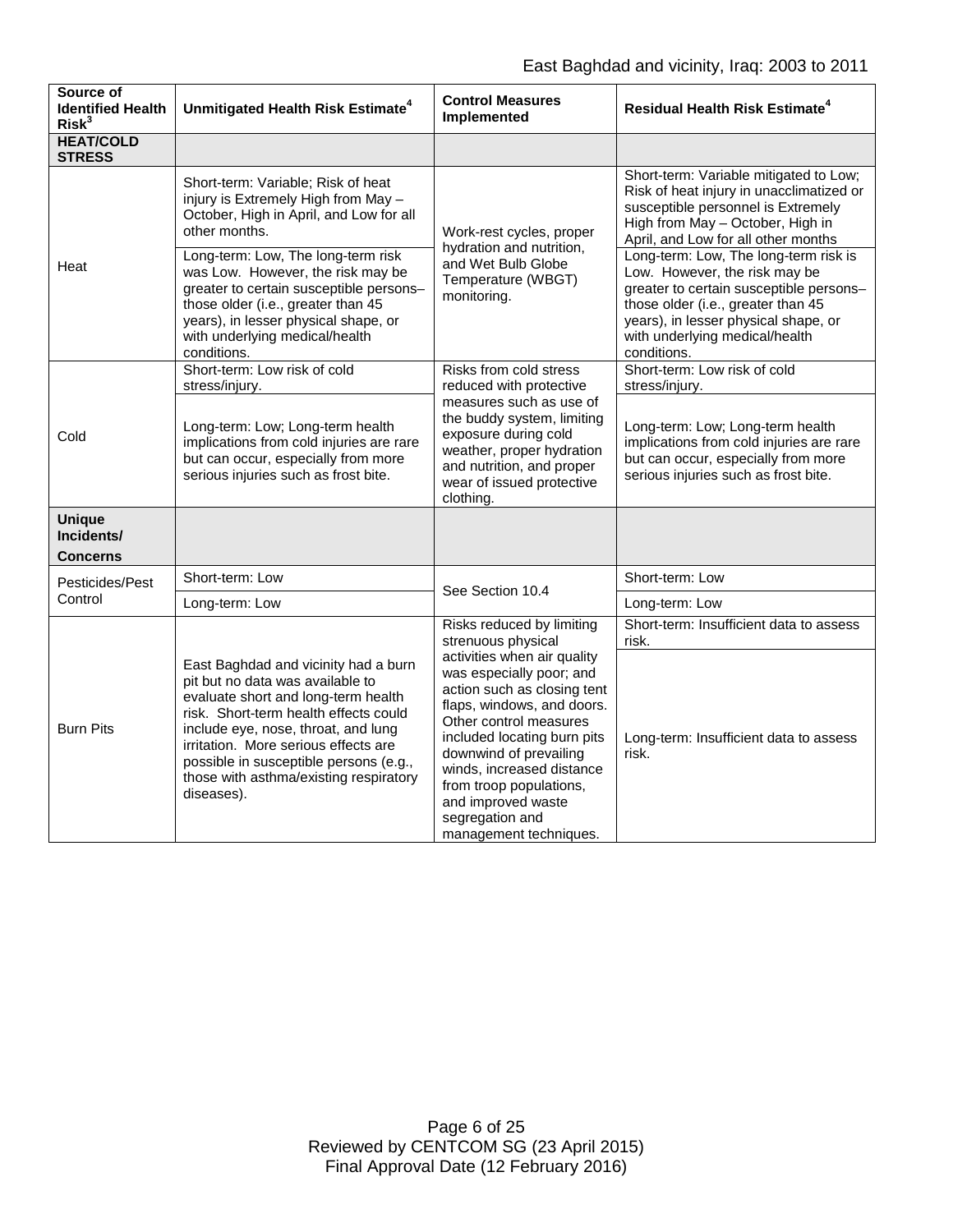<sup>1</sup>This Summary Table provides a qualitative estimate of population-based short- and long-term health risks associated with the occupational and environment conditions at East Baghdad, Iraq and vicinity that includes JSS Adl, JSS Ameriyah, JSS Ghazaliyah, JSS Hurriyah, JSS Khadra, JSS Sheik Malouf, JSS Washash, JSS Yarmouk, Camp Dakota, Iron Red Falcon, FOB Justice, and FOB Independence. It does not represent an individual exposure profile. Actual individual exposures and health effects depend on many variables. For example, while a chemical may have been present in the environment, if a person did not inhale, ingest, or contact a specific dose of the chemical for adequate duration and frequency, then there may have been no health risk. Alternatively, a person at a specific location may have experienced a unique exposure which could result in a significant individual exposure. Any such person seeking medical care should have their specific exposure documented in an SF600.

<sup>2</sup> This assessment is based on specific environmental sampling data and reports obtained from 02 October 2003 through 13 May 2011. Sampling locations are assumed to be representative of exposure points for the camp population but may not reflect all the fluctuations in environmental quality or capture unique exposure incidents.

3 This Summary Table is organized by major categories of identified sources of health risk. It only lists those sub-categories specifically identified and addressed at East Baghdad and vicinity. The health risks are presented as Low, Moderate, High or Extremely High for both acute and chronic health effects. The health risk level is based on an assessment of both the potential severity of the health effects that could be caused and probability of the exposure that would produce such health effects. Details can be obtained from the USAPHC/Army Institute of Public Health (AIPH). Where applicable, "None Identified" is used when though a potential exposure is identified, and no health risks of either a specific acute or chronic health effects are determined. More detailed descriptions of OEH exposures that are evaluated but determined to pose no health risk are discussed in the following sections of this report.

<sup>4</sup><br>Health risks in this Summary Table are based on quantitative surveillance thresholds (e.g., endemic disease rates; host/vector/pathogen surveillance) or screening levels, e.g. Military Exposure Guidelines (MEGs) for chemicals*.* Some previous assessment reports may provide slightly inconsistent health risk estimates because quantitative criteria such as MEGs may have changed since the samples were originally evaluated and/or because this assessment makes use of all historic site data while previous reports may have only been based on a select few samples.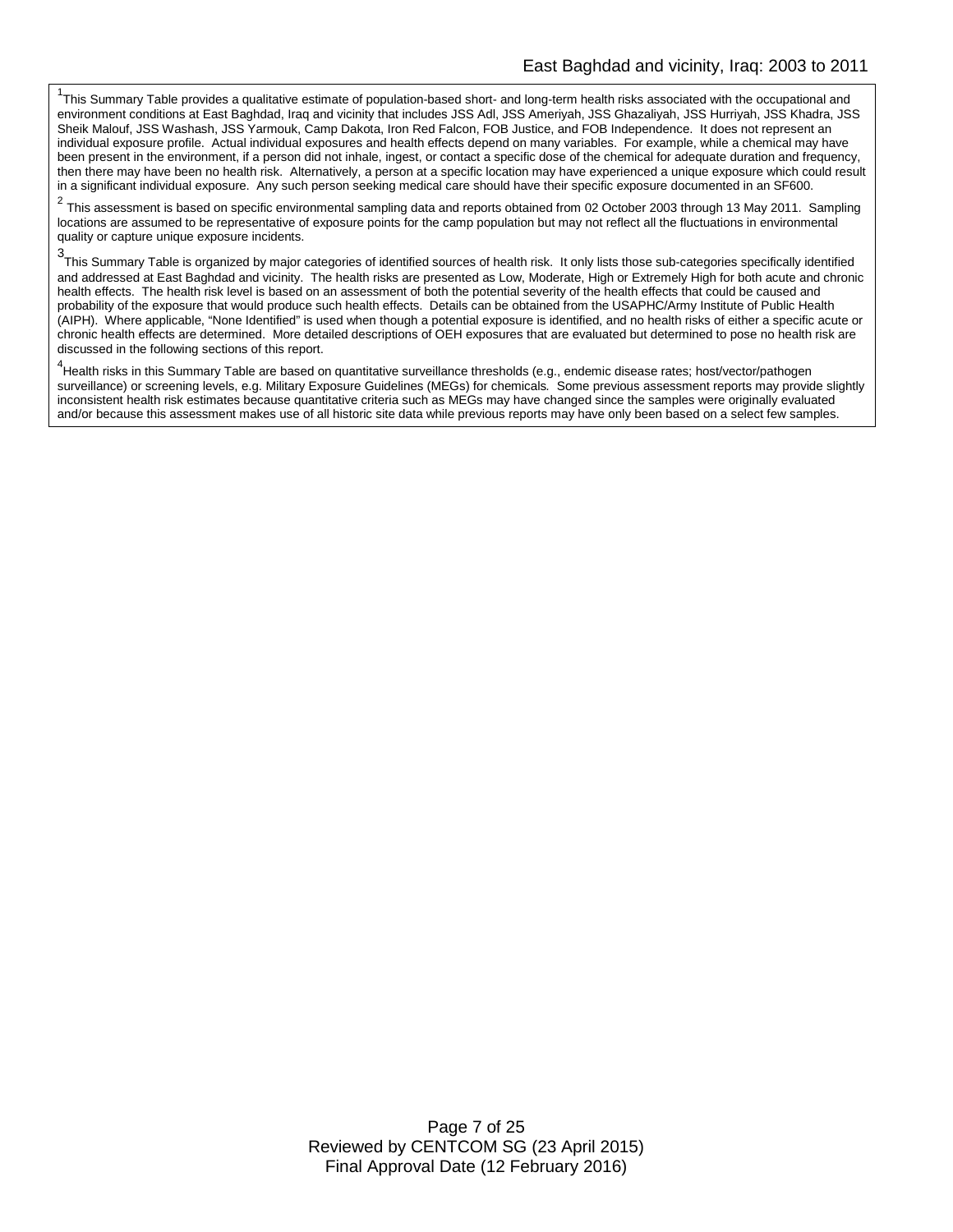## **1 Discussion of Health Risks at East Baghdad and vicinity, Iraq by Source**

The following sections provide additional information about the OEH conditions summarized above. All risk assessments were performed using the methodology described in the U.S. Army Public Health Command Technical Guide 230, *Environmental Health Risk Assessment and Chemical Exposure Guidelines for Deployed Military Personnel* (Reference 4). All OEH risk estimates represent residual risk after accounting for preventive controls in place. Occupational exposures and exposures to endemic diseases are greatly reduced by preventive measures. For environmental exposures related to airborne dust, there are limited preventive measures available, and available measures have little efficacy in reducing exposure to ambient conditions.

# **2 Air**

### 2.1 Site-Specific Sources Identified

East Baghdad and vicinity are situated in a dusty semi-arid desert environment. Inhalational exposure to high levels of dust and particulate matter, such as during high winds or dust storms, may result in mild to more serious short-term health effects (e.g., eye, nose or throat and lung irritation) in some personnel. Additionally, certain subgroups of the deployed forces (e.g., those with pre-existing asthma/cardio pulmonary conditions) are at greatest risk of developing notable health effects.

#### 2.2 Particulate matter

Particulate matter (PM) is a complex mixture of extremely small particles suspended in the air. The PM includes solid particles and liquid droplets emitted directly into the air by sources such as: power plants, motor vehicles, aircraft, generators, construction activities, fires, and natural windblown dust. The PM can include sand, soil, metals, volatile organic compounds (VOC), allergens, and other compounds such as nitrates or sulfates that are formed by condensation or transformation of combustion exhaust. The PM composition and particle size vary considerably depending on the source. Generally, PM of health concern is divided into two fractions:  $PM_{10}$ , which includes coarse particles with a diameter of 10 micrometers or less, and fine particles less than 2.5 micrometers ( $PM<sub>2.5</sub>$ ), which can reach the deepest regions of the lungs when inhaled. Exposure to excessive PM is linked to a variety of potential health effects.

#### 2.3 Particulate matter, less than 10 micrometers  $(PM_{10})$

### 2.3.1 Exposure Guidelines:

Short Term (24-hour) PM<sub>10</sub> (micrograms per cubic Long-term PM<sub>10</sub> MEG (µg/m<sup>3</sup>): meter, μg/m<sup>3</sup>):

- Negligible MEG = 250 Not defined and not available.
- Marginal MEG  $= 420$
- Critical MEG = 600

2.3.2 Sample data/Notes:

A total of 7 valid PM<sub>10</sub> air samples were collected in 2004 and 2005, no samples were taken any other year. The range of 24-hour PM<sub>10</sub> concentrations was 132  $\mu q/m^3 - 417 \mu q/m^3$  with an average concentration of 210  $\mu$ g/m<sup>3</sup>.

> Page 8 of 25 Reviewed by CENTCOM SG (23 April 2015) Final Approval Date (12 February 2016)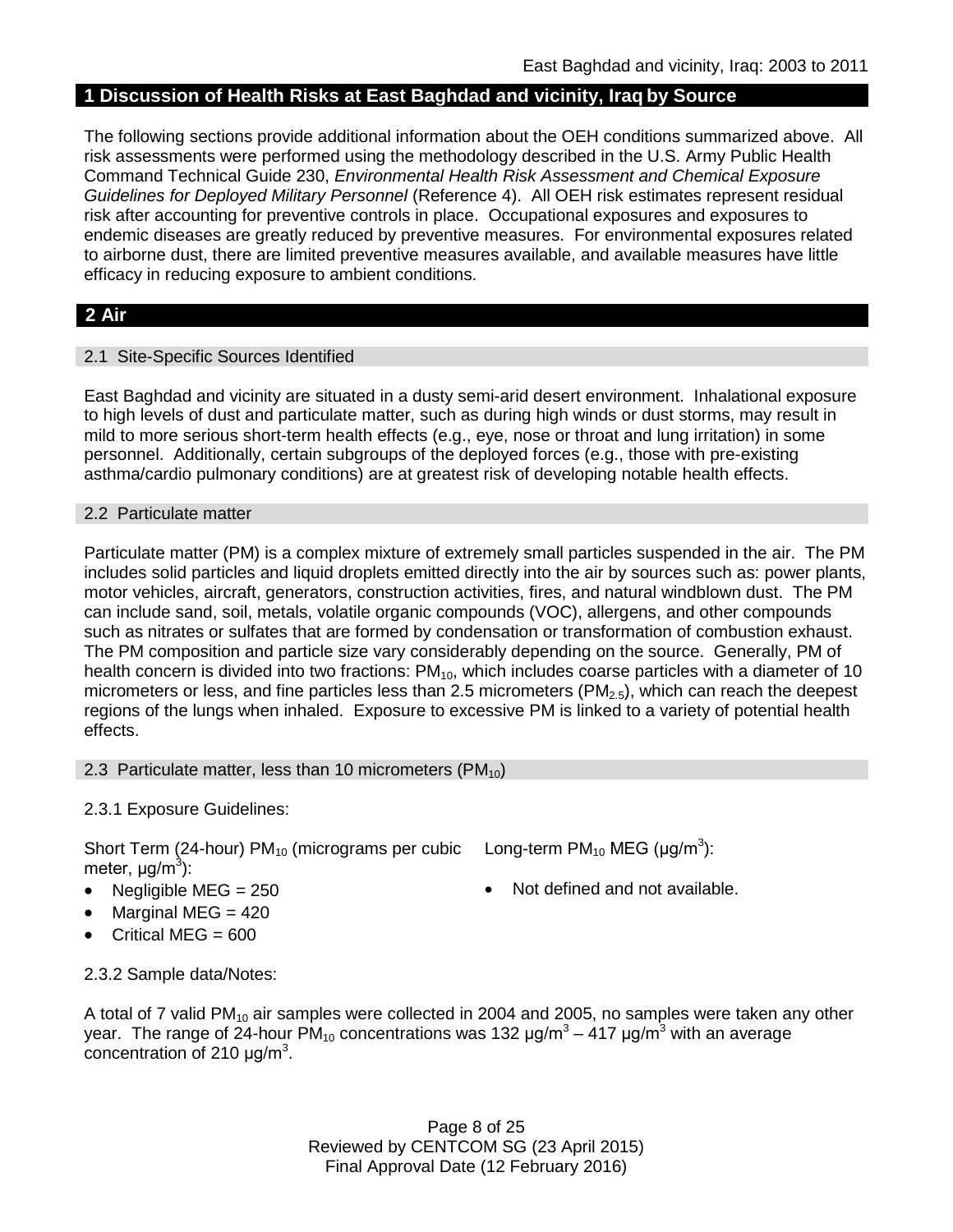## 2.3.3 Short-term health risks:

**Low:** The short-term PM<sub>10</sub> health risk assessment for 2005 is Low based on average and peak PM<sub>10</sub> sample concentrations, and the likelihood of exposure at these hazard severity levels.  $PM_{10}$  sample concentrations in 2004 did not exceed the Negligible MEG and no other year had data available with which to determine risk. A low health risk suggests little or no impact on accomplishing the mission (Reference 4, Table 3-2). Daily average health risk levels for  $PM_{10}$  show no hazard for 71.4% and low health risk for 28.6% of the time. Confidence in the short-term  $PM_{10}$  health risk assessment is low (Reference 4, Table 3-6).

The hazard severity for average  $PM_{10}$  concentrations in samples was negligible in 2008. The results indicate that for negligible hazard severity a few personnel may experience notable mild eye, nose, or throat irritation; most personnel will experience only mild effects. Pre-existing health conditions (e.g., asthma, or cardiopulmonary diseases) may be exacerbated (Reference 4, Table 3-11).

For the highest observed  $PM_{10}$  sample concentration, the hazard severity was negligible. During peak exposures at the negligible hazard severity a few personnel may experience notable mild eye, nose, or throat irritation; most personnel will experience only mild effects. Pre-existing health conditions (e.g., asthma, or cardiopulmonary diseases) may be exacerbated (Reference 4, Table 3-11).

## 2.3.4 Long-term health risk:

**Not Evaluated-no available health guidelines**. The U. S. Environmental Protection Agency (EPA) has retracted its long-term standard (national ambient air quality standards, NAAQS) for  $PM_{10}$  due to an inability to clearly link chronic health effects with chronic  $PM_{10}$  exposure levels.

### 2.4 Particulate Matter, less than 2.5 micrometers ( $PM_{2.5}$ )

# 2.4.1 Exposure Guidelines:

Short Term (24-hour)  $PM_{2.5}$  ( $\mu$ g/m<sup>3</sup>):

- 
- Marginal MEG =  $250$  Marginal MEG =  $65$ .
- Critical MEG = 500

): Long-term (1 year)  $PM_{2.5}$ MEGs (µg/m<sup>3</sup>):

- Negligible MEG = 65 Negligible MEG = 15
	-

2.4.2 Sample data/Notes:

A total of 1 valid PM<sub>2.5</sub> air samples were collected in 2011, no samples were taken prior to 2011. The 24-hour PM<sub>2.5</sub> concentration was 42  $\mu$ g/m<sup>3</sup>.

2.4.3 Short-term health risks:

**None identified based on the available sampling data.** There were insufficient samples to characterize short-term risk.

2.4.4 Long-term health risks:

**None identified based on the available sampling data.** There were insufficient samples to characterize short-term risk.

> Page 9 of 25 Reviewed by CENTCOM SG (23 April 2015) Final Approval Date (12 February 2016)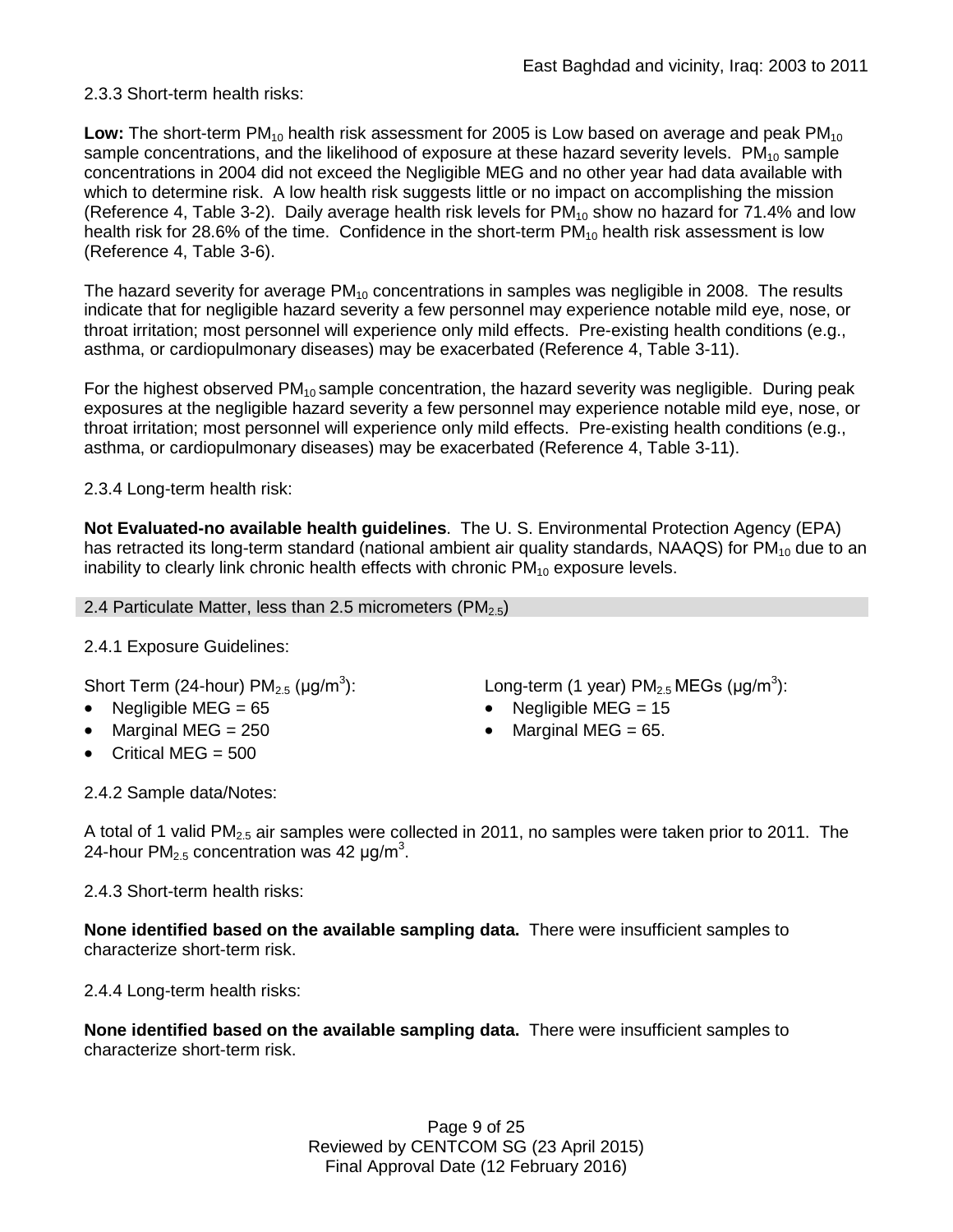### 2.5 Airborne Metals

2.5.1 Airborne Metals from  $PM_{10}$ 

2.5.1.1 Sample data/Notes:

A total of 7 valid PM<sub>10</sub> airborne metal samples were collected at East Baghdad and vicinity in 2004 and 2005, no samples were taken any other year. None of the analyzed metals in the collected samples were found at concentrations above the 1-year negligible MEGs.

2.5.1.2 Short-term health risks:

#### **None identified based on the available sampling data.**

2.5.1.3 Long-term health risks:

### **None identified based on the available sampling data.**

2.5.2 Airborne Metals from  $PM_{2.5}$ 

2.5.2.1 Sample data/Notes:

A total of 1 valid PM2.5 airborne metal sample were collected at East Baghdad and vicinity in 2011, no samples were taken prior to 2011. None of the analyzed metals in the collected samples were found at concentrations above the 1-year negligible MEGs.

2.5.2.2 Short-term health risks:

**None identified based on the available sampling data.** There were insufficient samples to characterize short-term risk.

2.5.2.3 Long-term health risks:

**None identified based on the available sampling data.** There were insufficient samples to characterize short-term risk.

#### 2.6 Volatile Organic Compounds (VOC)

2.6.1 Sample data/Notes:

The health risk assessment is based on average and peak concentrations of 4 valid volatile organic chemical (VOC) air samples collected at East Baghdad and vicinity from 2006, no samples were taken any other year. None of the analyzed organics in the collected samples were found at concentrations above the 1-year negligible MEGs.

2.6.2 Short-term health risks:

#### **None identified based on the available sampling data.**

2.6.3 Long-term health risk

#### **None identified based on the available sampling data.**

Page 10 of 25 Reviewed by CENTCOM SG (23 April 2015) Final Approval Date (12 February 2016)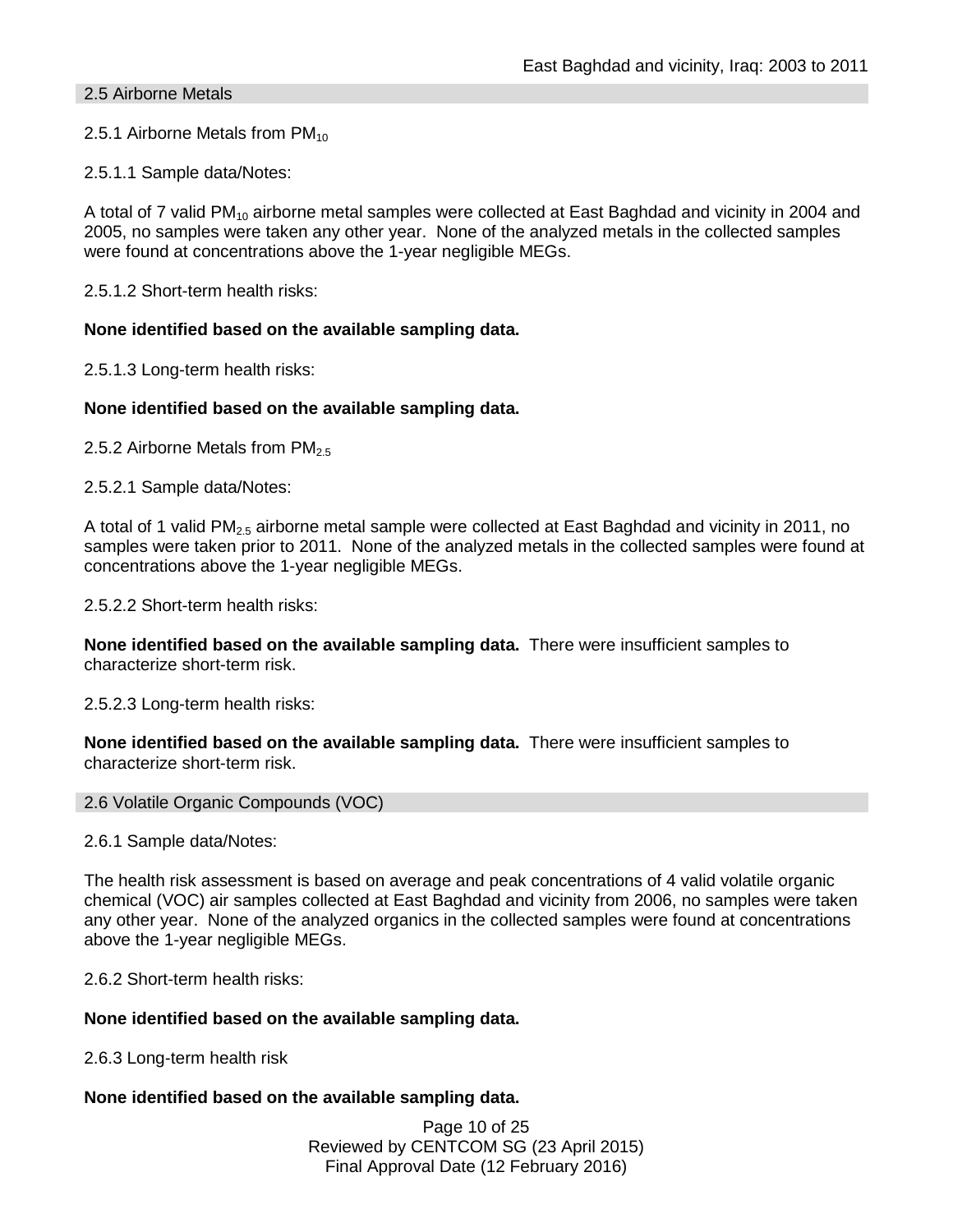### **3 Soil**

### 3.1 Site-Specific Sources Identified

3.2 Sample data/Notes:

A total of 10 valid surface soil samples were collected from 2003 to 2006 and 2011 to assess OEH health risk to deployed personnel. No samples were taken in 2007 to 2010. The primary soil contamination exposure pathways are dermal contact and dust inhalation. Typical parameters analyzed for included semi volatile organic compounds (SVOCs), heavy metals, polychlorinated biphenyls (PCBs), pesticides, herbicides. If the contaminant was known or suspected, other parameters may have been analyzed for (i.e., Total petroleum hydrocarbons (TPH) and polycyclic aromatic hydrocarbons (PAH) near fuel spills). For the risk assessment, personnel are assumed to have remained at this location for 6 months to 1 year.

3.3 Short-term health risk:

**Not an identified source of health risk**. Currently, sampling data for soil are not evaluated for short term (acute) health risks**.**

3.4 Long-term health risk:

**None identified based on available sample data.** No parameters exceeded 1-year Negligible MEGs for dermal contact. The dust inhalation exposure pathway is addressed in Section 2 above. Actinium-228, Aroclor 1260, Bismuth-214, Cesium-134, Cesium-137, Dimethylphthalate, Europium-152, Protactinium-234M, and Thorium-234 were detected in one or more samples and do not have a 1 year negligible soil MEG. The presence of a chemical without a MEG adds uncertainty to the risk assessment.

### **4 Water**

In order to assess the health risk to U.S. personnel from exposure to water in theater, the USAPHC identified the most probable exposure pathways. These are based on the administrative information provided on the field data sheets submitted with the samples taken over the time period being evaluated. It is assumed that 100% of all U.S. personnel at East Baghdad and vicinity were directly exposed to reverse osmosis water purification unit (ROWPU) treated and disinfected fresh bulk water, since this classification of water is primarily used for personal hygiene, showering, cooking, and for use at vehicle wash racks. There is a possibility that personnel, particularly at small outlying camps, may have used water that is not regularly disinfected for showering, personal hygiene, or cleaning. Field data sheets indicate that bottled water is the only approved source of drinking water however in instances where bottled water was unavailable ROWPU treated water was used.

- 4.1 Drinking Water: Bottled or Treated Water
- 4.1.1 Site-Specific Sources Identified
- 4.1.2 Sample data/Notes:

To assess the potential for adverse health effects to troops, the following assumptions were made about dose and duration: A conservative (protective) assumption was that personnel routinely ingested

> Page 11 of 25 Reviewed by CENTCOM SG (23 April 2015) Final Approval Date (12 February 2016)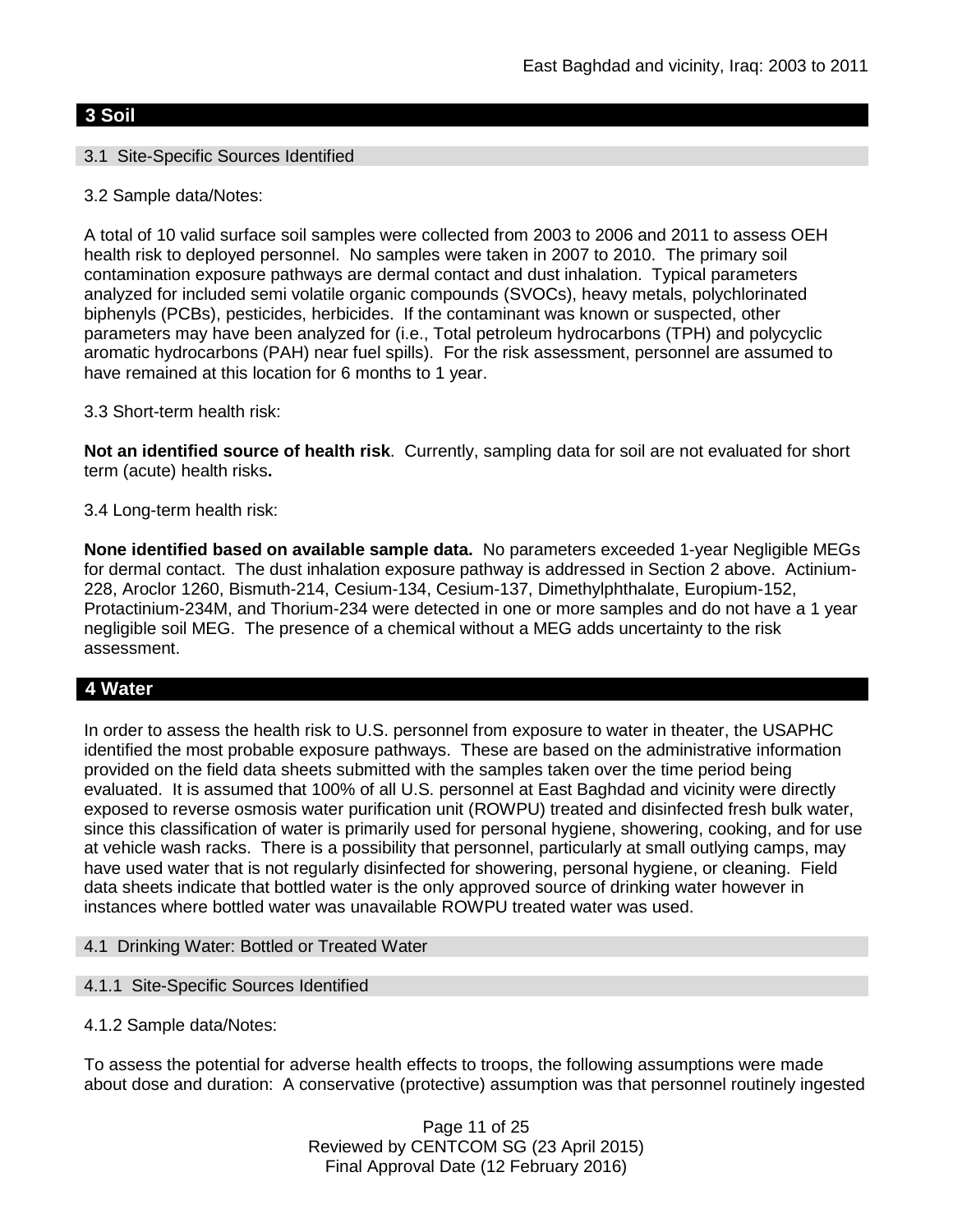5 liters per day (L/day) of bottled water for up to 365 days (1-year). No ROWPU or bottled water samples were available to evaluate drinking water exposure.

4.1.3 Short-term health risk:

### **None identified based on the available sampling data.**

4.1.4 Long-term health risk:

### **None identified based on the available sampling data.**

### 4.2 Non-Drinking Water: Disinfected

#### 4.2.1 Site-Specific Sources Identified

Although the primary route of exposure for most microorganisms is ingestion of contaminated water, dermal exposure to some microorganisms, chemicals, and biologicals may also cause adverse health effects. Complete exposure pathways would include drinking, brushing teeth, personal hygiene, cooking, providing medical and dental care using a contaminated water supply or during dermal contact at vehicle or aircraft wash racks.

### 4.2.2 Sample data/Notes:

To assess the potential for adverse health effects to troops the following assumptions were made about dose and duration: All U.S. personnel at this location were expected to remain at this site for approximately 1 year. A conservative (protective) assumption is that personnel routinely consumed less than 5L/day of non-drinking water for up to 365 days (1-year). It is further assumed that control measures were not used. A total of 25 disinfected bulk water (Non-Drinking) samples from 2004 to 2010 were evaluated for this health risk assessment, no samples were taken after 2010. No samples had any chemicals that exceeded their respective MEGs.

4.2.3 Short-term health risks:

### **None identified based on the available sampling data.**

4.2.4 Long-term health risks:

### **None identified based on the available sampling data.**

### **5 Military Unique**

5.1 Chemical Biological, Radiological Nuclear (CBRN) Weapons

No specific hazard sources were documented in the Defense Occupational and Environmental Health Readiness System (DOEHRS), or the Military Exposure Surveillance Library (MESL) from 02 October 2003 through 13 May 2011 timeframe (References 1 and 5).

#### 5.2 Depleted Uranium (DU)

No specific hazard sources were documented in the DOEHRS, or MESL from 02 October 2003 through 13 May 2011 timeframe (References 1 and 5).

> Page 12 of 25 Reviewed by CENTCOM SG (23 April 2015) Final Approval Date (12 February 2016)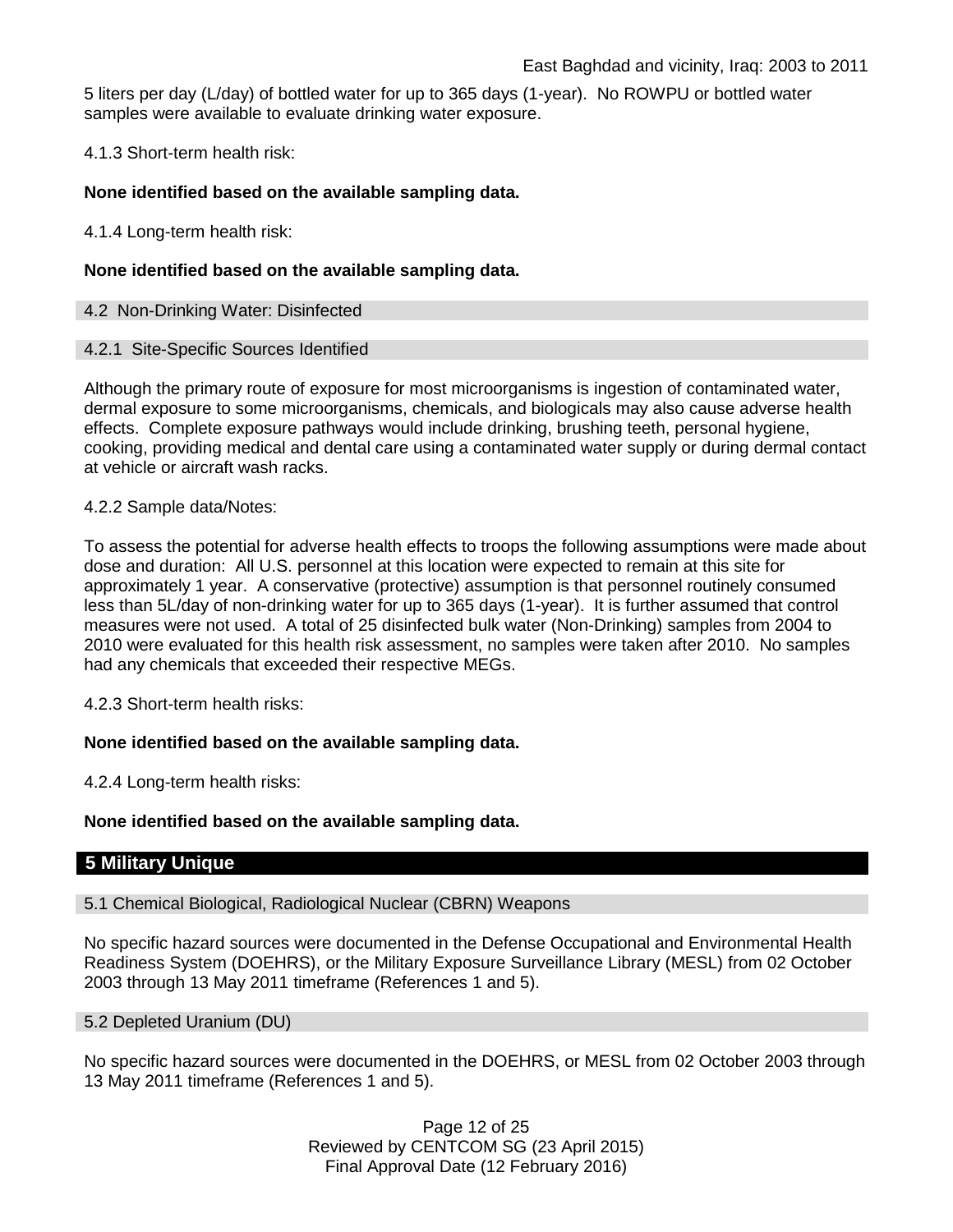#### 5.3 Ionizing Radiation

No specific hazard sources were documented in the DOEHRS, or MESL from 02 October 2003 through 13 May 2011 timeframe (References 1 and 5).

#### 5.4 Non-Ionizing Radiation

No specific hazard sources were documented in the DOEHRS, or MESL from 02 October 2003 through 13 May 2011 timeframe (References 1 and 5).

### **6 Endemic Diseases**

This document lists the endemic diseases reported in the region, its specific health risks and severity and general health information about the diseases. USCENTCOM MOD 12 (Reference 6) lists deployment requirements, to include immunizations and chemoprophylaxis, in effect during the timeframe of this POEMS.

#### 6.1 Foodborne and Waterborne Diseases

Food borne and waterborne diseases in the area are transmitted through the consumption of local food and water. Local unapproved food and water sources (including ice) are heavily contaminated with pathogenic bacteria, parasites, and viruses to which most U.S. Service Members have little or no natural immunity. Effective host nation disease surveillance does not exist within the country. Only a small fraction of diseases are identified or reported in host nation personnel. Diarrheal diseases are expected to temporarily incapacitate a very high percentage of U.S. personnel within days if local food, water, or ice is consumed. Hepatitis A and typhoid fever infections typically cause prolonged illness in a smaller percentage of unvaccinated personnel. Vaccinations are required for DOD personnel and contractors. In addition, although not specifically assessed in this document, significant outbreaks of viral gastroenteritis (e.g., norovirus) and food poisoning (e.g., *Bacillus cereus*, *Clostridium perfringens*, *Staphylococcus*) may occur. Key disease risks are summarized below:

Mitigation strategies were in place and included consuming food and water from approved sources, vaccinations (when available), frequent hand washing and general sanitation practices.

6.1.1 Diarrheal diseases (bacteriological)

**High, mitigated to Low**: Diarrheal diseases are expected to temporarily incapacitate a very high percentage of personnel (potentially over 50% per month) within days if local food, water, or ice is consumed. Mitigation strategies in place include consumption of approved food, water, and ice; handwashing; and applied food/water safety mechanisms. Field conditions (including lack of hand washing and primitive sanitation) may facilitate person-to-person spread and epidemics. Typically diarrheal diseases are a mild disease treated in an outpatient setting with recovery and return to duty in less than 72 hours with appropriate therapy. A small proportion of infections may require greater than 72 hours limited duty, or hospitalization.

6.1.2 Hepatitis A, typhoid/paratyphoid fever, and diarrhea-protozoal

**High, mitigated to Low**: Unmitigated health risk to U.S. personnel is high year round for hepatitis A and typhoid/paratyphoid fever, and Moderate for diarrhea-protozoal. Mitigation strategies in place include immunization, consumption of approved food, water, and ice; handwashing; and applied food/water safety mechanisms. U.S. Personnel did not drink untreated water, and vaccination for Hepatitis A is required for deployment into the CENTCOM Area or Responsibility (AOR). Hepatitis A,

> Page 13 of 25 Reviewed by CENTCOM SG (23 April 2015) Final Approval Date (12 February 2016)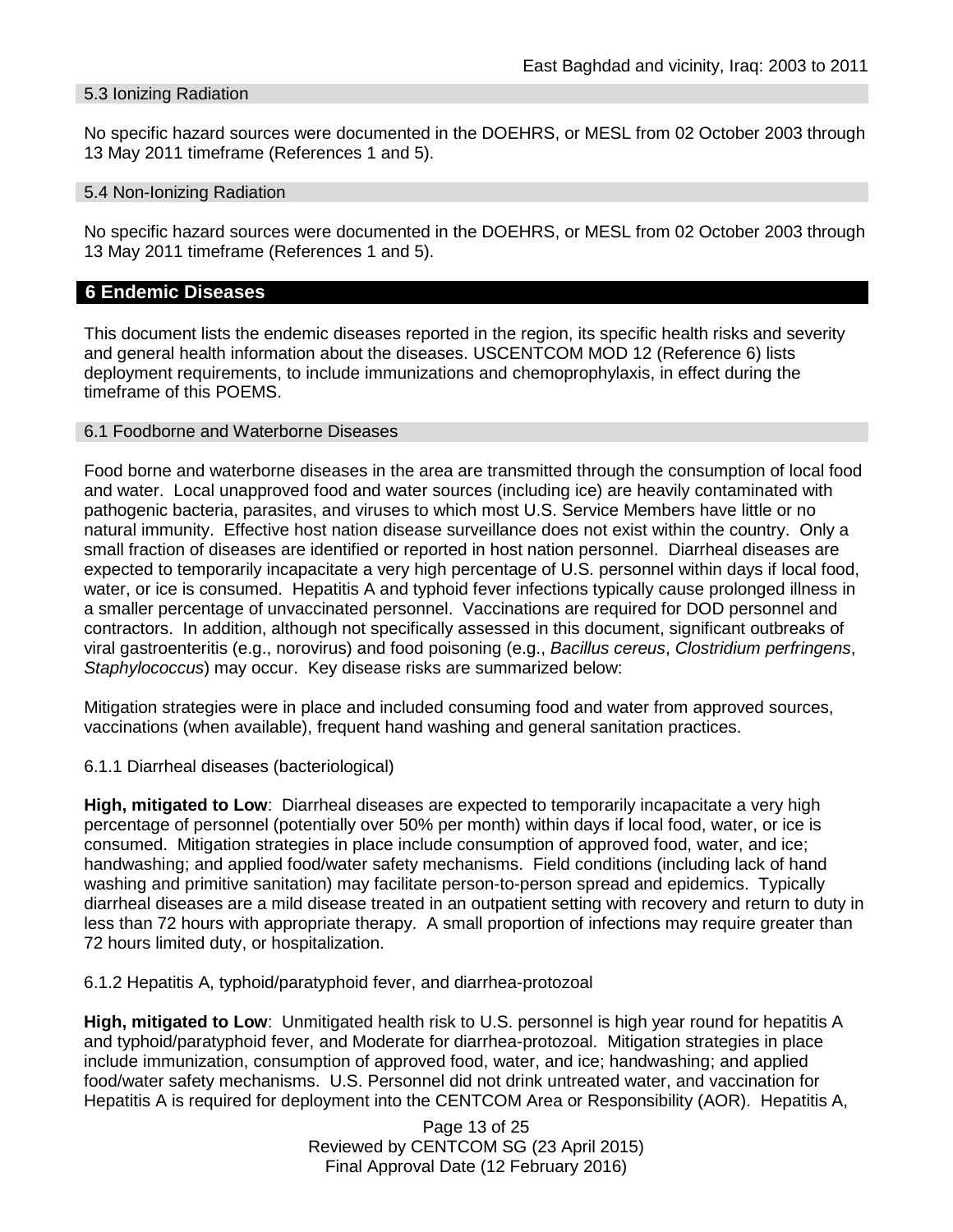typhoid/paratyphoid fever, and diarrhea-protozoal disease may cause prolonged illness in a small percentage of personnel (less than 1% per month). Although much rarer, other potential diseases in this area that are also considered a Moderate risk include: hepatitis E, diarrhea-cholera, and brucellosis.

6.1.3 Short-term Health Risks:

**Variable, unmitigated; Low, mitigated**: The overall unmitigated short-term risk associated with food borne and waterborne diseases are considered High (bacterial diarrhea, hepatitis A, typhoid/paratyphoid fever) to Moderate (diarrhea-cholera, diarrhea-protozoal, brucellosis) to Low (hepatitis E) if local food or water is consumed. Preventive Medicine measures reduced the risk to Low. Confidence in the health risk estimate was high.

6.1.4 Long-term Health Risks:

## **None identified based on available data.**

### 6.2 Arthropod Vector-Borne Diseases

During the warmer months, the climate and ecological habitat support populations of arthropod vectors, including mosquitoes, ticks, mites, and sandflies. Significant disease transmission is sustained countrywide, including urban areas. Mitigation strategies were in place and included proper wear of treated uniforms, application of repellent to exposed skin, and use of bed nets and chemoprophylaxis (when applicable). Additional methods included the use of pesticides, reduction of pest/breeding habitats, and engineering controls.

### 6.2.1 Malaria

**None**: Indigenous transmission of malaria in Iraq was eliminated as of 2008 reducing risk among personnel exposed to mosquito bites to None.

### 6.2.2 Leishmaniasis

**Moderate, mitigated to Low**: The disease risk is Moderate during the warmer months when sandflies are most prevalent, but reduced to low with mitigation measures. Mitigation strategies in place include Individual Protective Measures (IPM) practices, permethrin treated uniforms, pesticides, reduction of pest/breeding habitats, and engineering controls. Leishmaniasis is transmitted by sand flies. There are two forms of the disease; cutaneous (acute form) and visceral (a more latent form of the disease). The leishmaniasis parasites may survive for years in infected individuals and this infection may go unrecognized by physicians in the U.S. when infections become symptomatic years later. Cutaneous infection is unlikely to be debilitating, though lesions may be disfiguring. Visceral leishmaniasis disease can cause severe febrile illness which typically requires hospitalization with convalescence over 7 days.

### 6.2.3 Crimean-Congo hemorrhagic fever

**Moderate, mitigated to Low**: Unmitigated risk is moderate, but reduced to low with mitigation measures. Crimean-Congo hemorrhagic fever occurs in rare cases (less than 0.1% per month attack rate in indigenous personnel) and is transmitted by tick bites or occupational contact with blood or secretions from infected animals. The disease typically requires intensive care with fatality rates from 5% to 50%.

> Page 14 of 25 Reviewed by CENTCOM SG (23 April 2015) Final Approval Date (12 February 2016)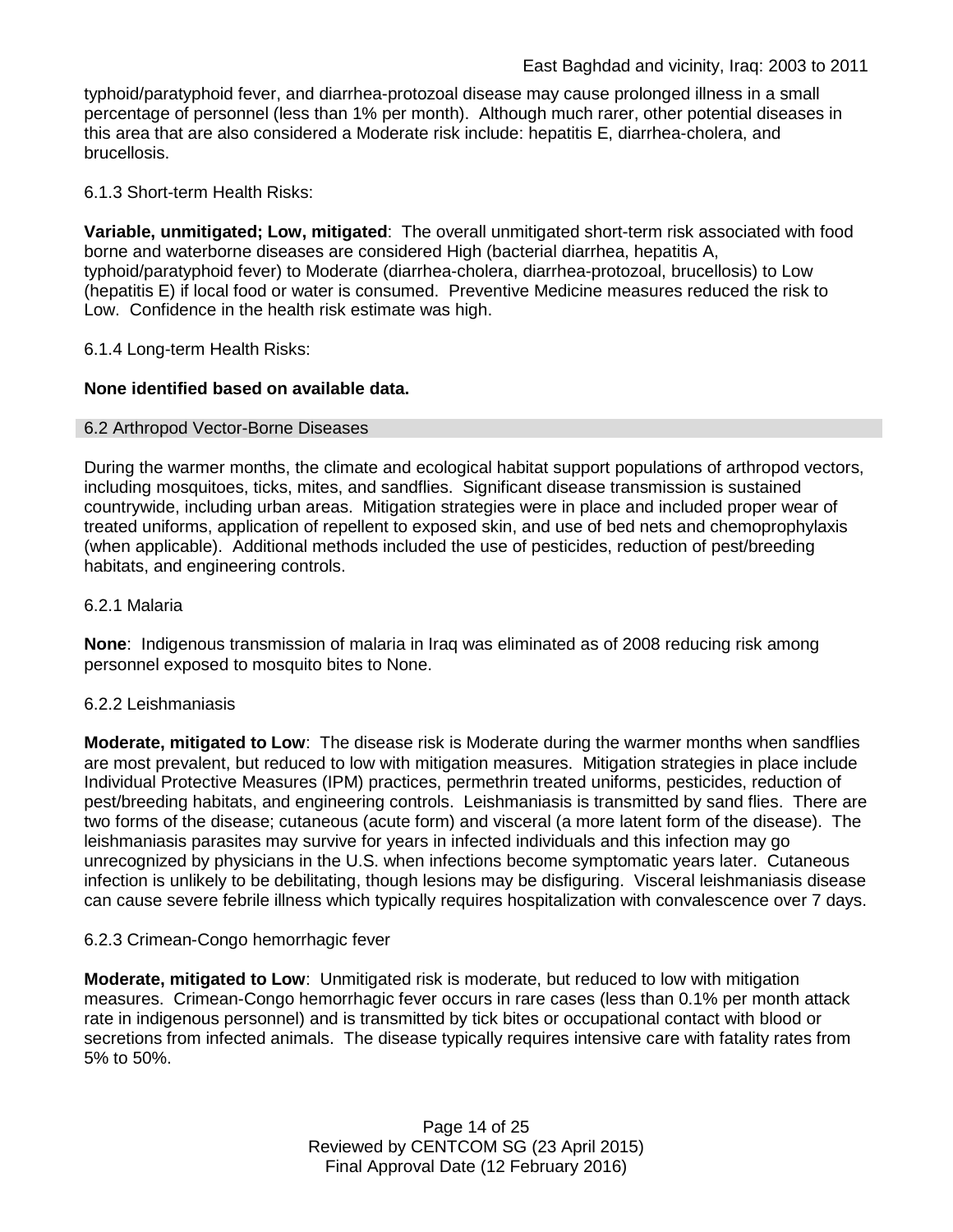### 6.2.4 Sandfly fever

**Moderate, mitigated to Low**: Sandfly fever has a Moderate risk with potential disease rates from 1% to 10% per month under worst case conditions. Mitigation measures reduced the risk to low. The disease is transmitted by sandflies and occurs more commonly in children though adults are still at risk. Sandfly fever disease typically results in debilitating febrile illness requiring 1 to 7 days of supportive care followed by return to duty.

### 6.2.5 Sindbis (and Sindbis-like viruses)

**Low**: Sindbis and sindbis-like viruses are maintained in a bird-mosquito cycle in rural areas and occasionally caused limited outbreaks among humans. The viruses are transmitted by a variety of *Culex* mosquito species found primarily in rural areas. A variety of bird species may serve as reservoir or amplifying hosts. Extremely rare cases (less than 0.01% per month attack rate) could have occurred seasonally (April - November). Debilitating febrile illness often accompanied by rash, typically requires 1 to 7 days of supportive care; significant arthralgias may persist for several weeks or more in some cases. This disease is associated with a low health risk estimate.

### 6.2.6 Rickettsioses, tickborne (spotted fever group)

**Low**: Rare cases (less than 0.1% per month) of rickettsioses disease are possible among personnel exposed to tick bites. Rickettsioses are transmitted by multiple species of hard ticks, including *Rhipicephalus* spp., which are associated with dogs. Other species of ticks, including *Ixodes* are also capable of transmitting rickettsial pathogens in this group. In addition to dogs, various rodents and other animals also may serve as reservoirs. Ticks are most prevalent from April through November. Incidents can result in debilitating febrile illness, which may require 1 to 7 days of supportive care followed by return to duty. The health risk of rickettsial disease is Low.

### 6.2.7 Typhus-murine (fleaborne)

**Low**: Typhus-murine has a Low risk estimate and is assessed as present, but at unknown levels. Rare cases are possible among personnel exposed to rodents (particularly rats) and flea bites. Incidents may result in debilitating febrile illness typically requiring 1 to 7 days of supportive care followed by return to duty.

#### 6.2.8 West Nile fever

**Low**: West Nile fever is present. The disease is maintained by the bird population and transmitted to humans via mosquito vector. Typically, infections in young, healthy adults were asymptomatic although fever, headache, tiredness, body aches (occasionally with a skin rash on trunk of body), and swollen lymph glands can occurred. This disease is associated with a low risk estimate.

#### 6.2.9 Short-term health risks:

**Low:** The unmitigated risk is moderate for leishmaniasis - cutaneous (acute), Crimean-Congo hemorrhagic fever, and sandfly fever; Low for, sindbis, rickettsioses-tickborne*,* typhus-fleaborne, and West Nile fever. No hazard from malaria (2008 - 2011). Risk is reduced to Low by proper wear of the uniform and application of repellent to exposed skin. Confidence in the risk estimate is high.

### 6.2.10 Long-term health risks:

**Low:** The unmitigated risk is moderate for leishmaniasis-visceral (chronic). Risk is reduced to Low by

Page 15 of 25 Reviewed by CENTCOM SG (23 April 2015) Final Approval Date (12 February 2016)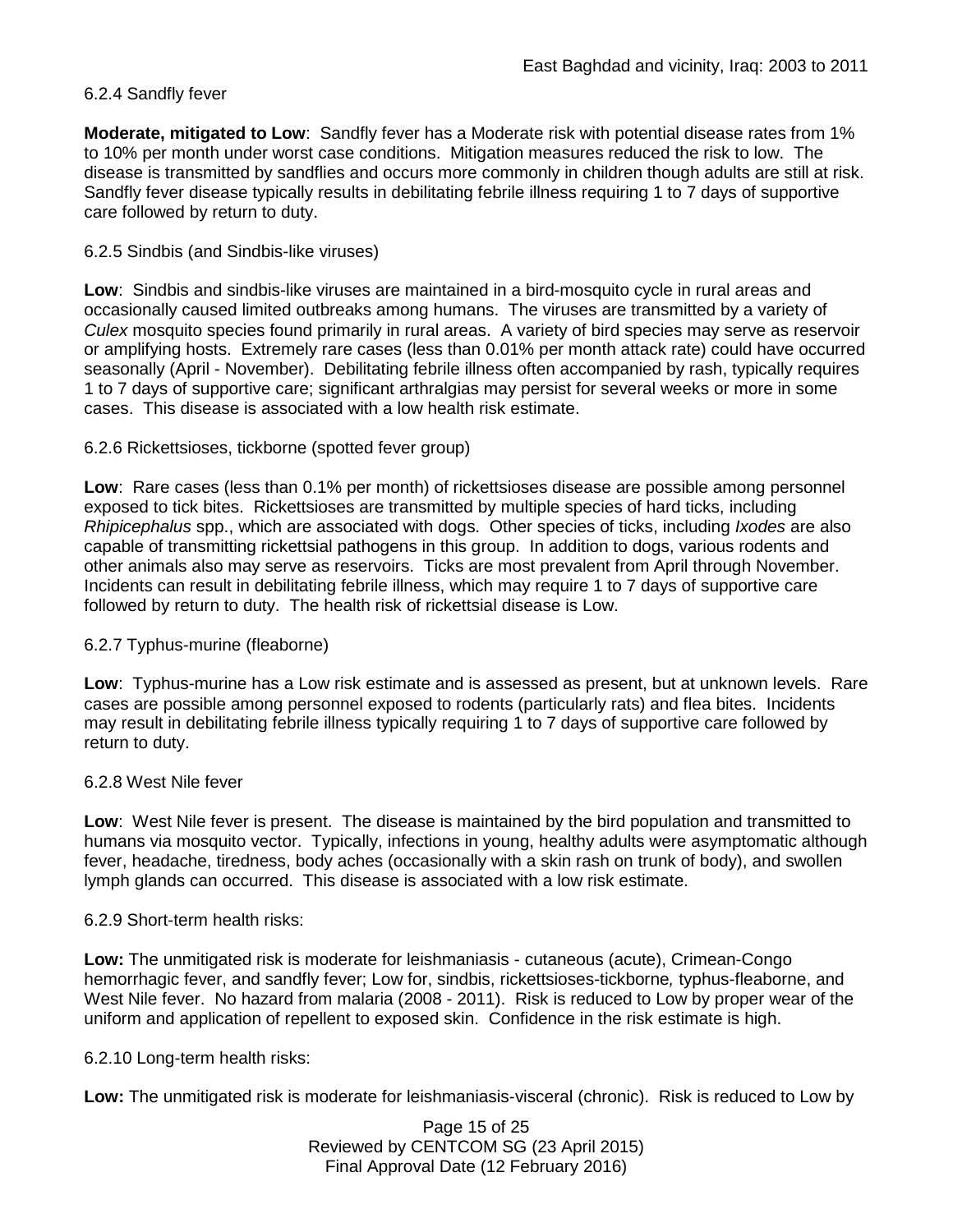proper wear of the uniform and application of repellent to exposed skin. Confidence in the risk estimate is high.

#### 6.3 Water Contact Diseases

Tactical operations or recreational activities that involve extensive contact with surface water such as lakes, streams, rivers, or flooded fields may result in significant exposure to leptospirosis and schistosomiasis. Arid portions of Iraq without permanent or persistent bodies of surface water do not support transmission of leptospirosis or schistosomiasis. Risk was restricted primarily to areas along rivers and lakes. These diseases can debilitate personnel for up to a week or more. Leptospirosis risk typically increases during flooding. In addition, although not specifically assessed in this document, bodies of surface water are likely to be contaminated with human and animal waste. Activities such as wading or swimming may result in exposure to enteric diseases including diarrhea and hepatitis via incidental ingestion of water. Prolonged water contact also may lead to the development of a variety of potentially debilitating skin conditions including bacterial or fungal dermatitis. Mitigation strategies were in place and included avoiding water contact and recreational water activities, proper wear of uniform (especially footwear), and protective coverings for cuts/abraded skin.

### 6.3.1 Leptospirosis

**Moderate, mitigated to Low**: Human infections occur seasonally (typically April through November) through exposure to water or soil contaminated by infected animals and is associated with wading, and swimming in contaminated, untreated open water. The occurrence of flooding after heavy rainfall facilitates the spread of the organism because as water saturates the environment leptospirosis present in the soil passes directly into surface waters. Leptospirosis can enter the body through cut or abraded skin, mucous membranes, and conjunctivae. Infection may also occur from ingestion of contaminated water. The acute, generalized illness associated with infection may mimic other tropical diseases (for example, dengue fever, malaria, and typhus), and common symptoms include fever, chills, myalgia, nausea, diarrhea, cough, and conjunctival suffusion. Manifestations of severe disease can include jaundice, renal failure, hemorrhage, pneumonitis, and hemodynamic collapse. Recreational activities involving extensive water contact may result in personnel being temporarily debilitated with leptospirosis. Mitigation strategies in place include avoiding water contact and recreational water activities; proper wear of uniform, especially footwear, and protective coverings for cuts/abraded skin. This disease is associated with a Moderate health risk estimate.

#### 6.3.2 Schistosomiasis

**Moderate, mitigated to Low**: Humans are the principal reservoir for schistosomes; humans shed schistosome eggs in urine or feces. Animals such as cattle and water buffalo may also be significant reservoirs. Rare cases (less than 0.1% per month attack rate) may occur seasonally (typically April through November) among personnel wading or swimming in lakes, streams, or irrigated fields which were frequently contaminated with human and animal waste containing schistosome eggs. In groups with prolonged exposure to heavily contaminated foci, attack rates may exceed 10%. Exceptionally heavy concentrations of schistosomes may occur in discrete foci, which were difficult to distinguish from less contaminated areas. In non-immune personnel exposed to such foci, rates of acute schistosomiasis may be over 50%. Mild infections are generally asymptomatic. In very heavy acute infections, a febrile illness (acute schistosomiasis) may occur, especially with *Schistosoma japonicum*  and *S. mansoni*, requiring hospitalization and convalescence over 7 days. This disease is associated with a Moderate health risk estimate.

> Page 16 of 25 Reviewed by CENTCOM SG (23 April 2015) Final Approval Date (12 February 2016)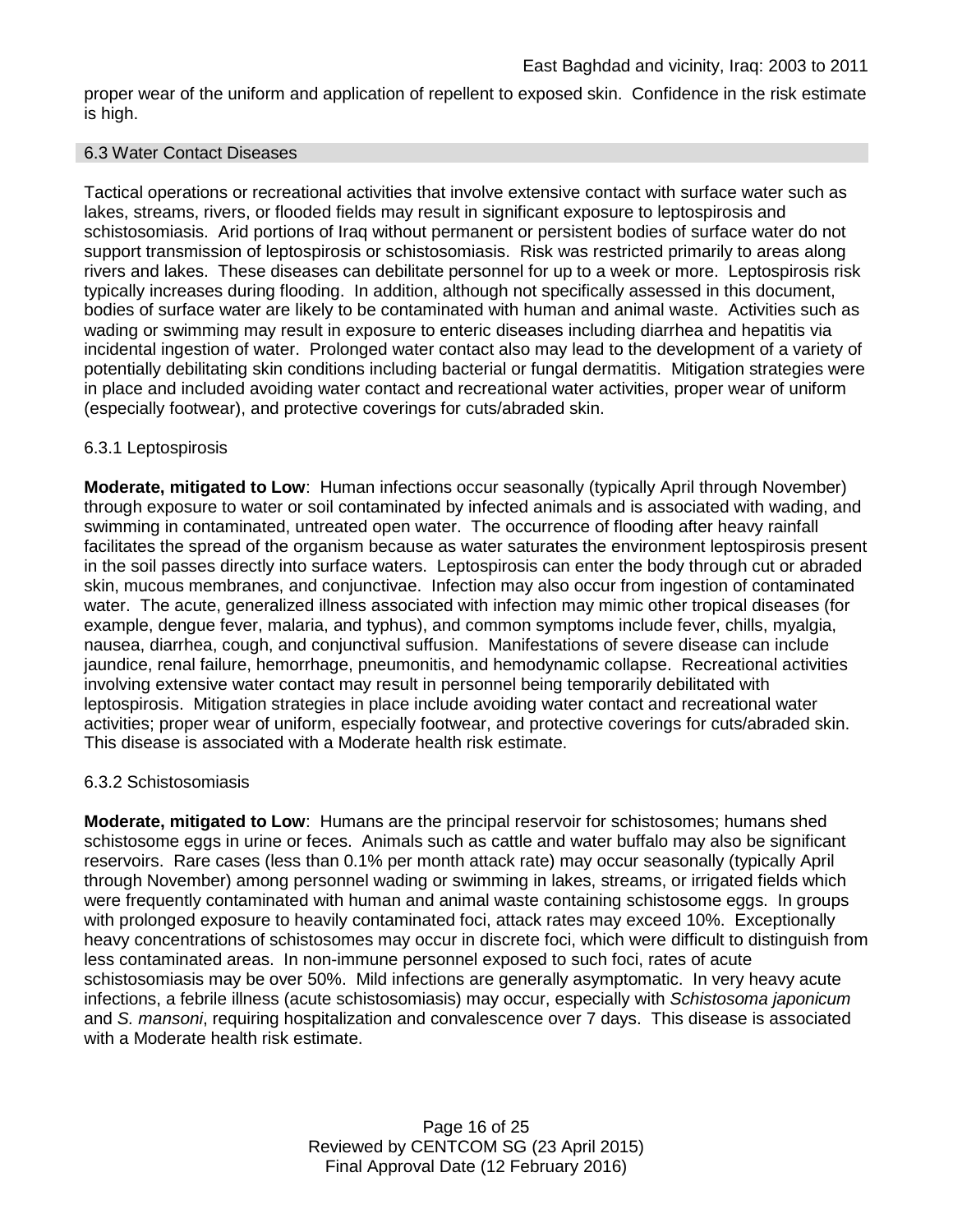### 6.3.3 Short-term health risks:

**Low:** Unmitigated Health risk of schistosomiasis and leptospirosis is Moderate during warmer months. . Mitigation measures reduce the risk to Low. Confidence in the health risk estimate is high.

6.3.4 Long-term health risks:

### **None identified based on available data.**

#### 6.4 Respiratory Diseases

Although not specifically assessed in this document, deployed U.S. forces may be exposed to a wide variety of common respiratory infections in the local population. These include influenza, pertussis, viral upper respiratory infections, viral and bacterial pneumonia, and others. The U.S. military populations living in close-quarter conditions are at risk for substantial person-to-person spread of respiratory pathogens. Influenza is of particular concern because of its ability to debilitate large numbers of unvaccinated personnel for several days. Mitigation strategies were in place and included routine medical screenings, vaccination, enforcing minimum space allocation in housing units, implementing head-to-toe sleeping in crowded housing units, implementation of proper personal protective equipment (PPE) when necessary for healthcare providers and detention facility personnel.

### 6.4.1 Tuberculosis (TB)

**Moderate, mitigated to Low:** Potential health risk to U.S. personnel is Moderate, mitigated to Low, year round. Transmission typically requires close and prolonged contact with an active case of pulmonary or laryngeal TB, although it also can occur with more incidental contact. The Army Surgeon General has defined increased risk in deployed Soldiers as indoor exposure to locals or third country nationals of greater than one hour per week in a highly endemic active TB region. Mitigation strategies include routine medical screenings; enforcing minimum space allocation in housing units; implementing head-to-toe sleeping in crowded housing units; and implementation of proper personal protective equipment (PPE), when necessary (treating active case, detainee operations). Additional mitigation included active case isolation in negative pressure rooms, where available.

#### 6.4.2 Meningococcal meningitis

**Low:** Meningococcal meningitis poses a Low risk and is transmitted from person to person through droplets of respiratory or throat secretions. Close and prolonged contact facilitates the spread of this disease. Meningococcal meningitis is potentially a very severe disease typically requiring intensive care; fatalities may occur in 5-15% of cases.

#### 6.4.3 Short-term health risks:

**Low:** Moderate (TB) to Low (for meningococcal meningitis). Overall risk was reduced to Low with mitigation measures. Confidence in the health risk estimate is high.

6.4.4 Long-term health risks:

**None identified based on available data.** Tuberculosis is evaluated as part of the post deployment health assessment (PDHA). A TB skin test is required post-deployment if potentially exposed and is based upon individual service policies.

> Page 17 of 25 Reviewed by CENTCOM SG (23 April 2015) Final Approval Date (12 February 2016)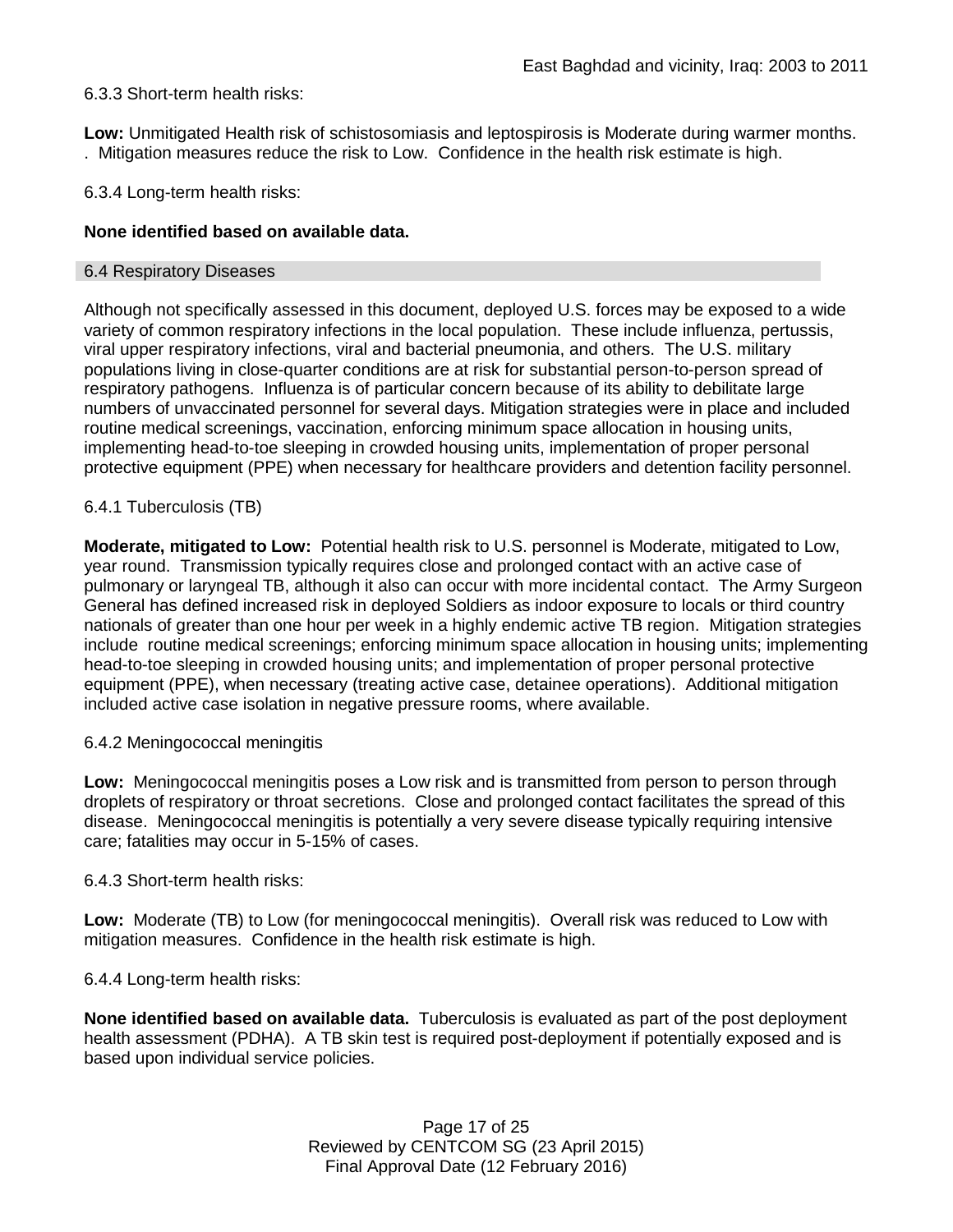### 6.5 Animal-Contact Diseases

### 6.5.1 Rabies

**Moderate, mitigated to Low:** Rabies posed a year-round moderate risk. Occurrence in local animals was well above U.S. levels due to the lack of organized control programs. Dogs were the primary reservoir of rabies in Iraq, and a frequent source of human exposure. In June 2008, the New Jersey Health department in the U.S. reported a confirmed case of rabies in a mixed-breed dog recently imported from Iraq. Rabies is transmitted by exposure to the virus-laden saliva of an infected animal, typically through bites, but could occur from scratches contaminated with the saliva. No cases of rabies acquired in Iraq have been identified in US Service Members to date. The vast majority (>99%) of persons who develop rabies disease will do so within a year after a risk exposure, there have been rare reports of individuals presenting with rabies disease up to six years or more after their last known risk exposure. Mitigation strategies included command emphasis of CENTCOM GO 1B, reduction of animal habitats, active pest management programs, and timely treatment of feral animal scratches/bites.

### 6.5.2 Anthrax

**Low:** Anthrax cases are rare in indigenous personnel, and pose a Low risk to U.S. personnel. Anthrax is a naturally occurring infection; cutaneous anthrax is transmitted by direct contact with infected animals or carcasses, including hides. Eating undercooked infected meat may result in contracting gastrointestinal anthrax. Pulmonary anthrax is contracted through inhalation of spores and is extremely rare. Mitigation measures included consuming approved food sources, proper food preparation and cooking temperatures, avoidance of animals and farms, dust abatement when working in these areas, vaccinations, and proper PPE for personnel working with animals.

#### 6.5.3 Q-Fever

**Moderate, mitigated to Low:** Potential health risk to U.S. personnel is Moderate, but mitigated to Low, year round. Rare cases are possible among personnel exposed to aerosols from infected animals, with clusters of cases possible in some situations. Significant outbreaks (affecting 1-50%) can occur in personnel with heavy exposure to barnyards or other areas where animals are kept. Unpasteurized milk may also transmit infection. The primary route of exposure is respiratory, with an infectious dose as low as a single organism. Incidence could result in debilitating febrile illness, sometimes presenting as pneumonia, typically requiring 1 to 7 days of inpatient care followed by return to duty. Mitigation strategies in place as listed in paragraph 6.5.2 except for vaccinations.

#### 6.5.4 H5N1 avian influenza

**Low:** Potential health risk to U.S. personnel is Low. Although H5N1 avian influenza (AI) is easily transmitted among birds, bird-to-human transmission is extremely inefficient. Human-to-human transmission appears to be exceedingly rare, even with relatively close contact. Extremely rare cases (less than 0.01% per month attack rate) could occur. Incidence could result in very severe illness with fatality rate higher than 50 percent in symptomatic cases. Mitigation strategies included avoidance of birds/poultry and proper cooking temperatures for poultry products.

#### 6.5.5 Short-term health risks:

**Low:** The short-term unmitigated risk is Moderate for rabies, and Q-fever, to Low for anthrax, and H5N1 avian influenza. Mitigation measures reduced the overall risk to Low.Confidence in risk estimate is high.

> Page 18 of 25 Reviewed by CENTCOM SG (23 April 2015) Final Approval Date (12 February 2016)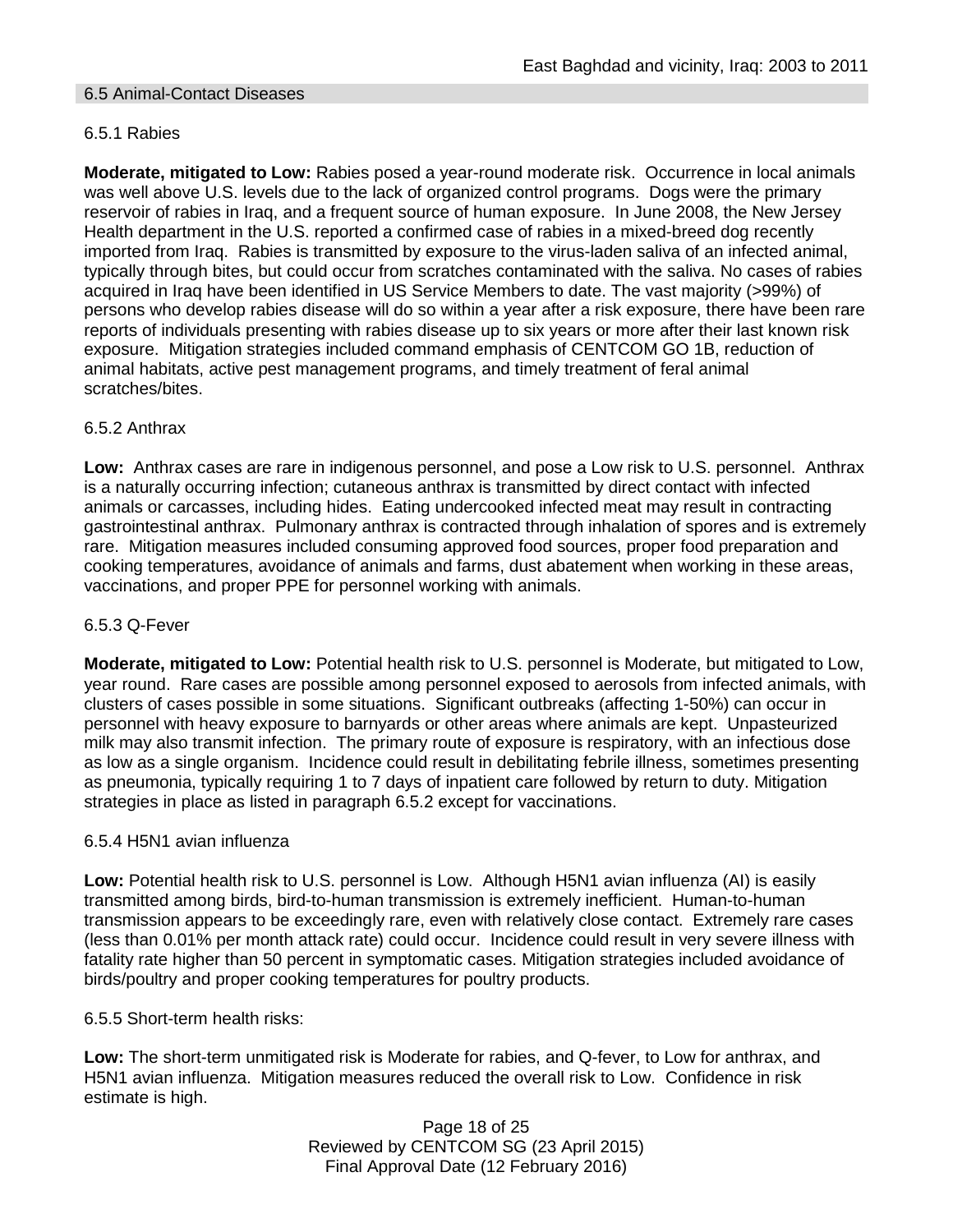6.5.6 Long-term health risks:

**Low:** A Low long term risk exists for rabies because, in rare cases, the incubation period for rabies can be several years.

### **7 Venomous Animal/Insect**

All information was taken directly from the Clinical Toxinology Resources web site from the University of Adelaide, Australia (Reference 7). The species listed below have home ranges that overlap the location of East Baghdad and vicinity, and may present a health risk if they are encountered by personnel. See Section 9 for more information about pesticides and pest control measures.

7.1 Spiders

• *Latrodectus pallidus*: Clinical effects uncertain, but related to medically important species, therefore major envenoming cannot be excluded.

### 7.2 Scorpions

• *Androctonus crassicauda* (black scorpion): Severe envenoming possible and potentially lethal, however most stings cause only severe local pain.

• *Buthacus leptochelys*, *Buthacus macrocentrus*, *Compsobuthus matthiesseni*, *Compsobuthus werneri*, *Orthochirus iraqus*, and *Orthochirus scrobiculosus*: Clinical effects unknown; there are a number of dangerous Buthid scorpions, but there are also some known to cause minimal effects only. Without clinical data it is unclear where this species fits within that spectrum.

- *Scorpio maurus*: Mild envenoming only, not likely to prove lethal.
- *Hemiscorpius lepturus*: Severe envenoming possible, potentially lethal.

• *Hottentotta saulcyi*, *Hottentotta scaber*, and *Hottentotta schach*: Moderate envenoming possible but unlikely to prove lethal.

#### 7.3 Snakes

• *Cerastes gasperettii*: Potentially lethal envenoming, though unlikely.

• *Hemorrhois ravergieri*, *Malpolon monspessulanus*, *Psammophis schokari*, *Pseudocyclophis persicus,* and *Telescopus fallax*: Clinical effects unknown, but unlikely to cause significant envenoming.

• *Macrovipera lebetina* subspecies e*uphratica* and subspecies *obtusa* and *Vipera albicornuta*: Severe envenoming possible, potentially lethal.

• *Platyceps rhodorachis* and *Psammophis lineolatus*: Mild envenoming only, not likely to prove lethal.

• *Walterinnesia aegyptia*: Clinical effects unknown, but potentially lethal envenoming, though unlikely, cannot be excluded.

> Page 19 of 25 Reviewed by CENTCOM SG (23 April 2015) Final Approval Date (12 February 2016)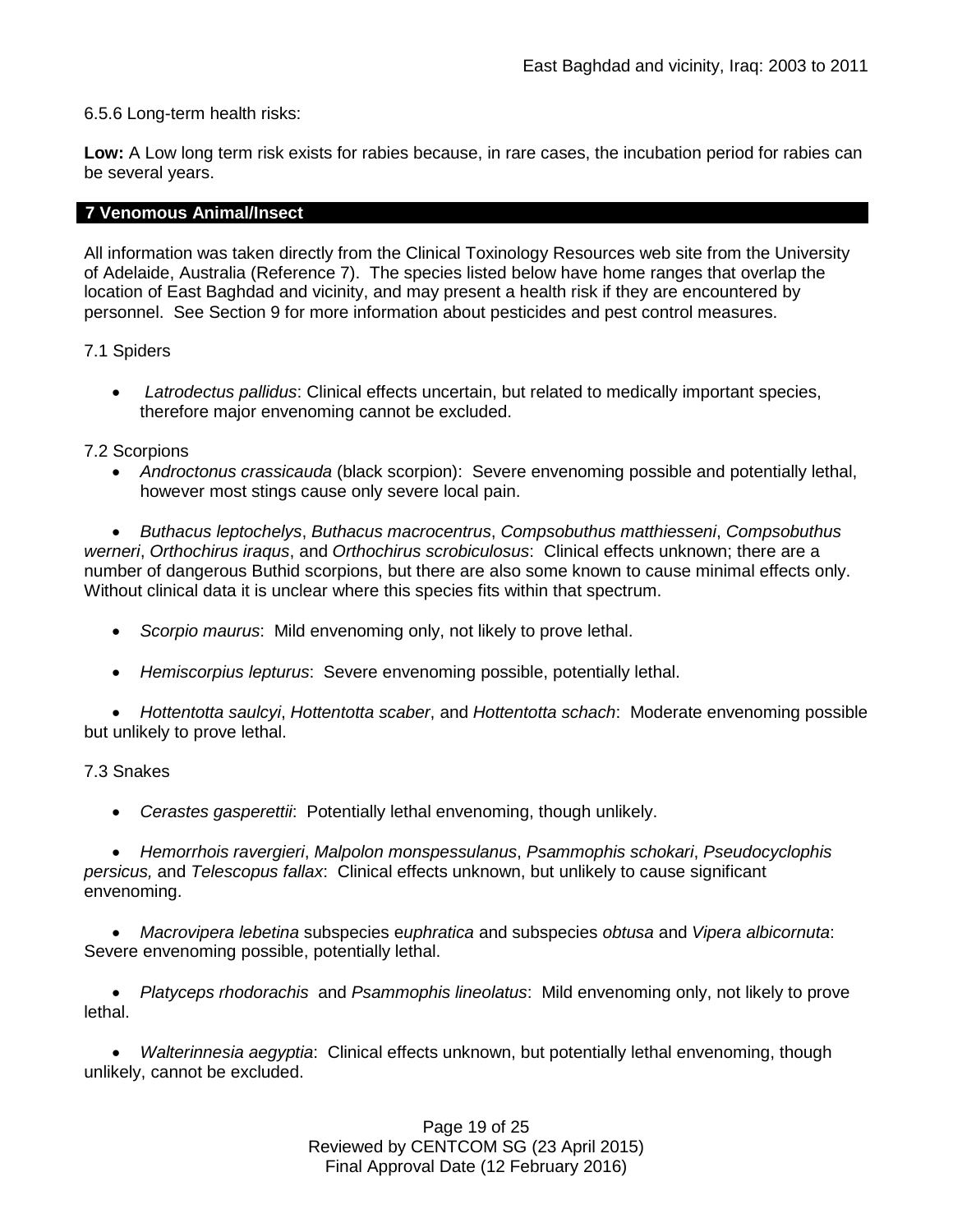7.4 Short-term health risk:

**Low:** If encountered, effects of venom vary with species from mild localized swelling (e.g. *S. maurus*) to potentially lethal effects (e.g., *V. albicornuta*). See effects of venom above. Mitigation strategies included avoiding contact, proper wear of uniform (especially footwear), and timely medical treatment. Confidence in the health risk estimate is low (Reference 4, Table 3-6).

7.5 Long-term health risk:

### **None identified.**

## **8 Heat/Cold Stress**

#### 8.1 Heat

Summer (June - September) monthly mean temperatures range from 103 degrees Fahrenheit (°F) to 109°F with an average temperature of 106°F based on historical climatological data from the U.S. Air Force Combat Climatology Center, 14<sup>th</sup> Weather Squadron. The health risk of heat stress/injury based on temperatures alone is Low (< 78°F) from November – March, high (82-87.9°F) in April, and extremely high (≥ 88°F) from May – October. However, work intensity and clothing/equipment worn pose greater health risk of heat stress/injury than environmental factors alone (Reference 8). Managing risk of hot weather operations included monitoring work/rest periods, proper hydration, and taking individual risk factors (e.g., acclimation, weight, and physical conditioning) into consideration. Risk of heat stress/injury was reduced with preventive measures

### 8.1.1 Short-term health risk:

**Low to Extremely High, mitigated to Low:** Risk of heat injury in unacclimatized or susceptible populations (older, previous history of heat injury, poor physical condition, underlying medical/health conditions), and those under operational constraints (equipment, PPE, vehicles) is Low from November – March, high in April, and extremely high from May – October. The risk of heat injury was reduced to low through preventive measures such as work/rest cycles, proper hydration and nutrition, and monitoring WBGT. Confidence in the health risk estimate is low (Reference 4, Table 3-6).

#### 8.1.2 Long-term health risk:

**Low:** The long-term risk is Low. However, the risk may be greater for certain susceptible persons– those older (i.e., greater than 45 years), in lesser physical shape, or with underlying medical/health conditions. Long-term health implications from heat injuries are rare but may occur, especially from more serious injuries such as heat stroke. It is possible that high heat in conjunction with various chemical exposures may increase long-term health risks, though specific scientific evidence is not conclusive. Confidence in these risk estimates is medium (Reference 4, Table 3-6).

#### 8.2 Cold

#### 8.2.1 Short-term health risks:

Winter (December - March) temperatures range from 38°F to 49°F with an average temperature of 43°F based on historical climatological data from the U.S. Air Force Combat Climatology Center, 14<sup>th</sup> Weather Squadron. Because even on warm days a significant drop in temperature after sunset by as much as 40°F can occur, there is a risk of cold stress/injury from November – February. The risk assessment for Non-Freezing Cold Injuries (NFCI), such as chilblain, trench foot, and hypothermia, is

> Page 20 of 25 Reviewed by CENTCOM SG (23 April 2015) Final Approval Date (12 February 2016)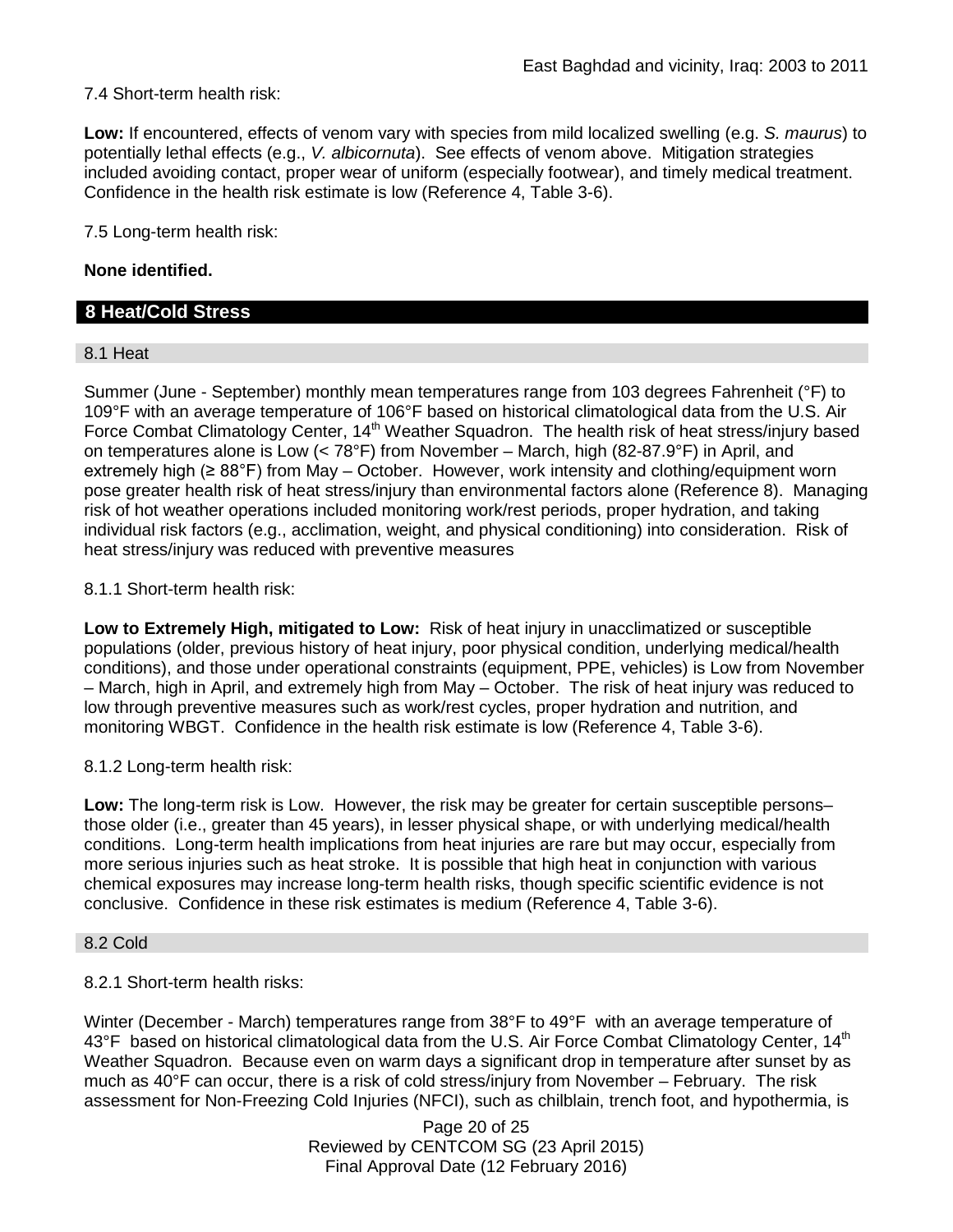Low based on historical temperature and precipitation data. Frostbite is unlikely to occur because temperatures rarely drop below freezing. However, personnel may encounter significantly lower temperatures during field operations at higher altitudes. As with heat stress/injuries, cold stress/injuries are largely dependent on operational and individual factors instead of environmental factors alone (Reference 8).

**Low:** The health risk of cold injury is Low. Confidence in the health risk estimate is medium.

8.2.2 Long-term health risk:

**Low:** The health risk of cold injury is Low. Confidence in the health risk estimate is high.

# **9 Noise**

## 9.1 Continuous

No specific hazard sources were documented in the DOEHRS or MESL from 02 October 2003 through 13 May 2011 timeframe.

9.1.1 Short and long-term health risks:

## **Not evaluated**

### 9.2 Impulse

No specific hazard sources were documented in the DOEHRS or MESL from 02 October 2003 through 13 May 2011 timeframe.

9.2.1 Short-term and Long-term health risks:

### **Not evaluated**.

# **10 Unique Incidents/Concerns**

### 10.1 Potential environmental contamination sources

DoD personnel are exposed to various chemical, physical, ergonomic, and biological hazards in the course of performing their mission. These types of hazards depend on the mission of the unit and the operations and tasks which the personnel are required to perform to complete their mission. The health risk associated with these hazards depends on a number of elements including what materials are used, how long the exposure last, what is done to the material, the environment where the task or operation is performed, and what controls are used. The hazards can include exposures to heavy metal particulates (e.g., lead, cadmium, manganese, chromium, and iron oxide), solvents, fuels, oils, and gases (e.g., carbon monoxide, carbon dioxide, oxides of nitrogen, and oxides of sulfur). Most of these exposures occur when performing maintenance task such as painting, grinding, welding, engine repair, or movement through contaminated areas. Exposures to these occupational hazards can occur through inhalation (air), skin contact, or ingestion; however exposures through air are generally associated with the highest health risk.

#### 10.2 Waste Sites/Waste Disposal

No specific hazard sources were documented in the DOEHRS or MESL from 02 October 2003 through

Page 21 of 25 Reviewed by CENTCOM SG (23 April 2015) Final Approval Date (12 February 2016)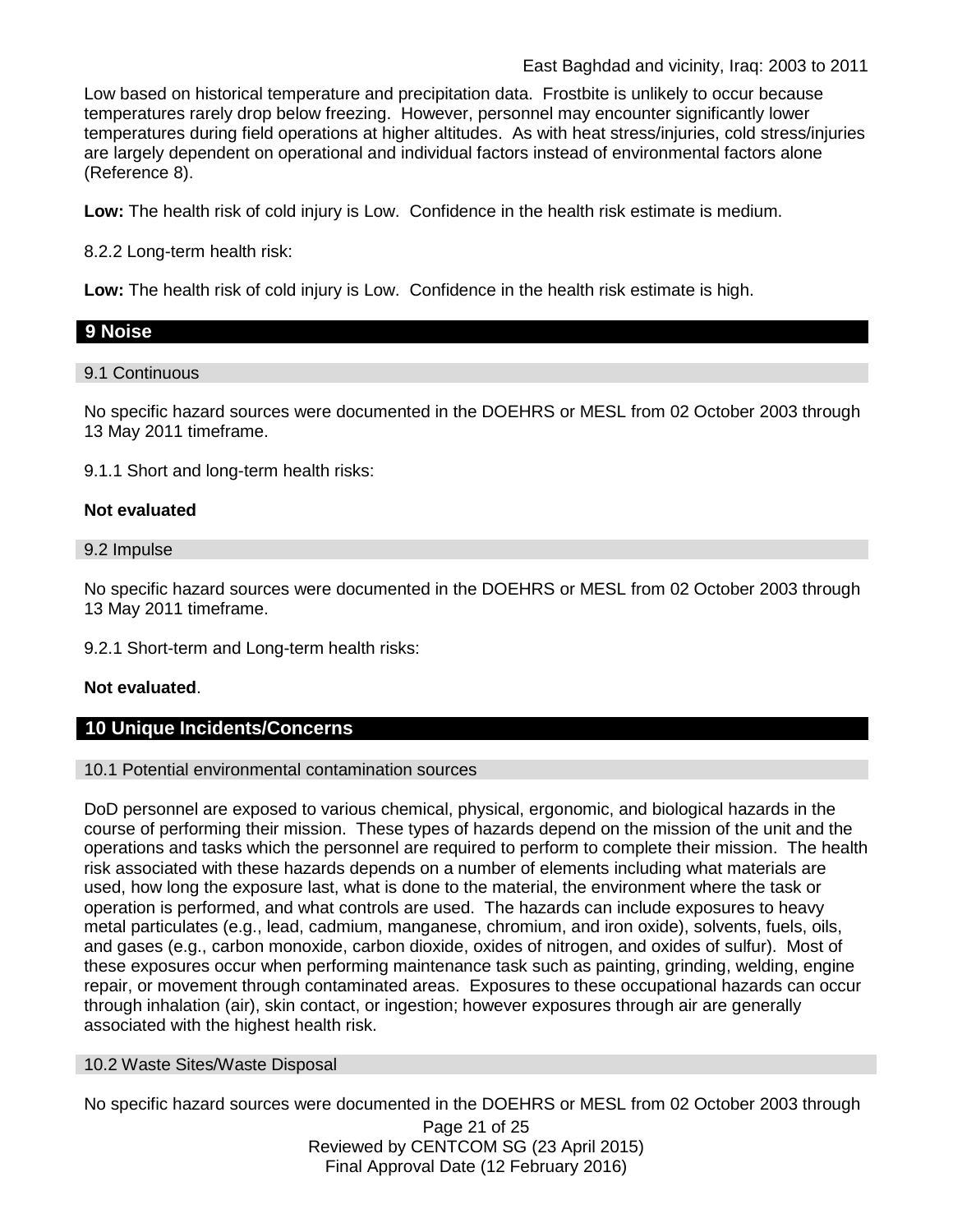13 May 2011 timeframe. Base Camp Assessments (BCA) from FOB Independence, FOB Justice, JSS Ameriyah, JSS Sheik Malouf, and JSS Washash indicate that solid waste is removed by contractors. One BCA from FOB Justice notes that solid waste is hauled away to an approved landfill site.

#### 10.3 Fuel/petroleum products/industrial chemical spills

No specific hazard sources were documented in the DOEHRS or MESL from 02 October 2003 through 13 May 2011 timeframe.

#### 10.4 Pesticides/Pest Control:

The health risk of exposure to pesticide residues is considered within the framework of typical residential exposure scenarios, based on the types of equipment, techniques, and pesticide products that have been employed, such as enclosed bait stations for rodenticides, various handheld equipment for spot treatments of insecticides and herbicides, and a number of ready-to-use (RTU) methods such as aerosol cans and baits. The control of rodents required the majority of pest management inputs, with the acutely toxic rodenticides staged as solid formulation lethal baits placed in tamper-resistant bait stations indoors and outdoors throughout cantonment areas. Nuisance insects, including biting and stinging insects such as bees, wasps, and ants, also required significant pest management inputs. Use of pesticides targeting against these pests generally involved selection of compounds with low mammalian toxicity and short-term residual using pinpoint rather than broadcast application techniques. No specific hazard sources were documented in DOEHRS or MESL. No monthly pesticide application reports were available in the MESL for East Baghdad and vicinity. BCAs for FOB Justice, JSS Sheik Malouf, and FOB Independence listed pesticides used for vector control. For each pesticide product applied during this period, the EPA approved label has been archived, providing a framework how each pesticide handled and applied (see below).

#### 10.4.1 Insecticides

Insecticides used to control ants, bees, crickets, fleas, flies, lice, mosquitoes, spiders, termites, and wasps include: Methomyl, Z-9 TRICOSENE, and Lambda-cyhalothrin.

10.4.2 Short-term and Long-term health risks

**Low:** Long term health risk is Low. Confidence in the health risk assessment is medium (Reference 4, Table 3-6).

#### 10.5 Asbestos

No specific hazard sources were documented in the DOEHRS or MESL from 02 October 2003 through 13 May 2011 timeframe.

#### 10.6 Lead Based Paint

No specific hazard sources were documented in the DOEHRS or MESL from 02 October 2003 through 13 May 2011 timeframe.

#### 10.7 Burn Pit

No air samples were taken near any burn pits or incinerators so short- and long-term health risk could not be assessed. A BCA for JSS Hurriyah lists that garbage is burned in a burn pit but no other information was available.

> Page 22 of 25 Reviewed by CENTCOM SG (23 April 2015) Final Approval Date (12 February 2016)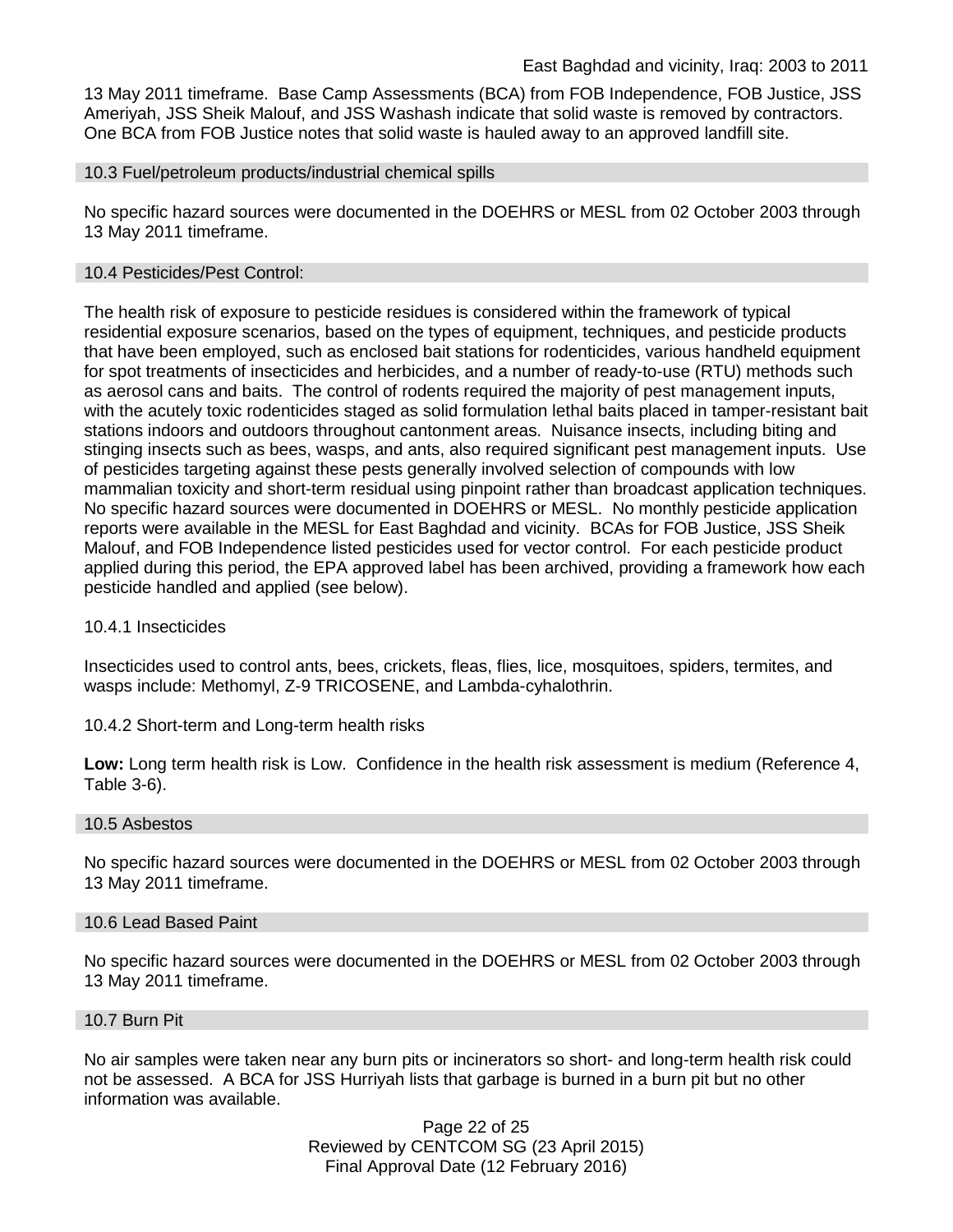While not specific to JSS Adl, JSS Ameriyah, JSS Ghazaliyah, JSS Hurriyah, JSS Khadra, JSS Sheik Malouf, JSS Washash, JSS Yarmouk, Camp Dakota, Iron Red Falcon, FOB Justice, and FOB Independence, the consolidated epidemiological and environmental sampling and studies on burn pits that have been conducted as of the date of this publication have been unable to determine whether an association does or does not exist between exposures to emissions from the burn pits and long-term health effects (Reference 9). The Institute of Medicine's review of long-term health consequences of exposure to burn pits in Iraq and Afghanistan suggests that service in Iraq or Afghanistan (i.e., a broader consideration of air pollution than exposure only to burn pit emissions) may be associated with long-term health effects, particularly in susceptible (e.g., those who have asthma) or highly exposed subpopulations, such as those who worked at the burn pit. Such health effects would be due mainly to high ambient concentrations of PM from both natural and anthropogenic sources, including military sources. If that broader exposure to air pollution turns out to be relevant, potentially related health effects of concern are respiratory and cardiovascular effects and cancer. Susceptibility to the PM health effects could be exacerbated by other exposures, such as stress, smoking, local climatic conditions, and co-exposures to other chemicals that affect the same biologic or chemical processes. Individually, the chemicals measured at burn pit sites in the study were generally below concentrations of health concern for general populations in the United States. However, the possibility of exposure to mixtures of the chemicals raises the potential for health outcomes associated with cumulative exposure to combinations of the constituents of burn pit emissions and emissions from other sources.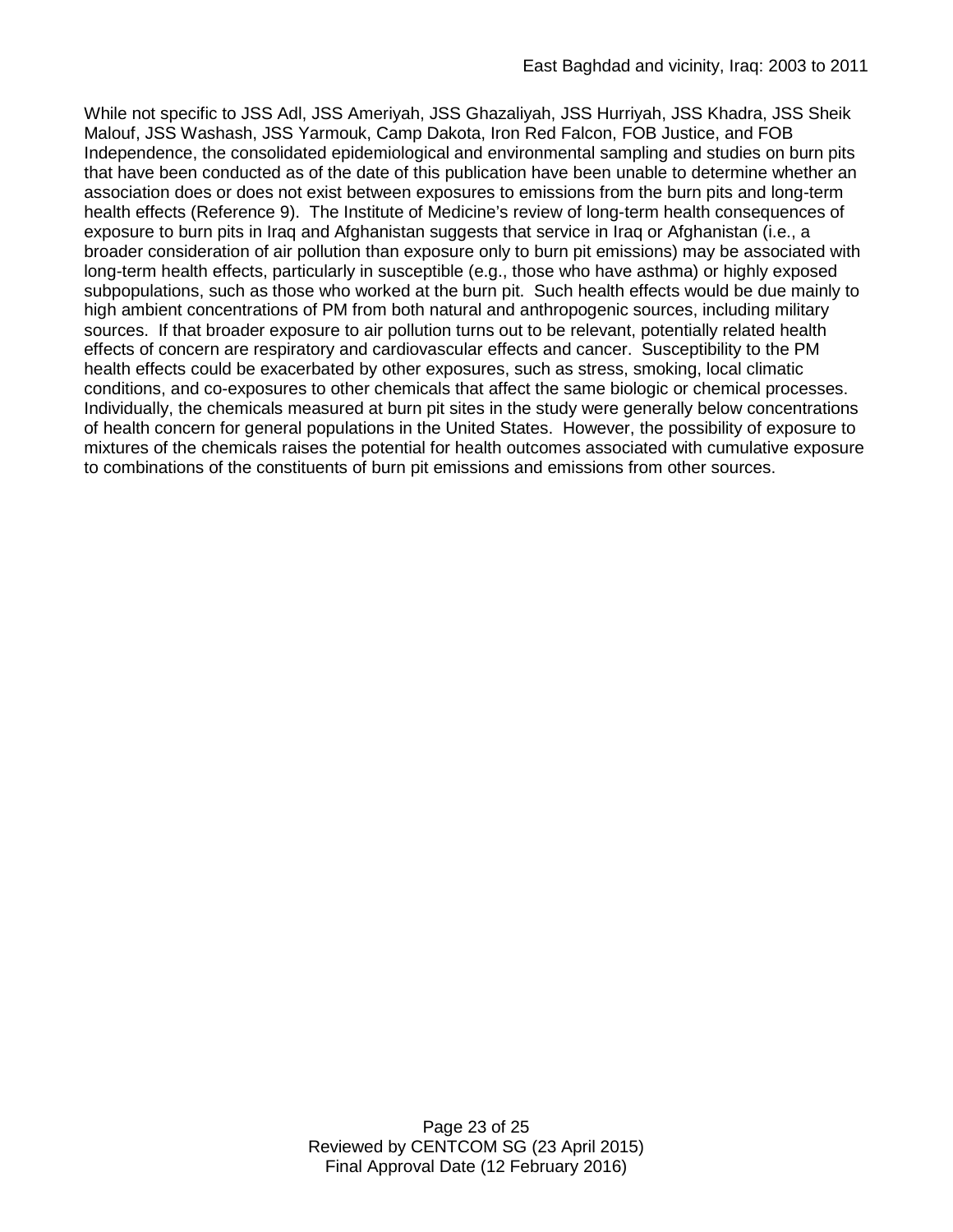## **11 References[1](#page-23-0)**

 $\overline{a}$ 

- 1. Defense Occupational and Environmental Health Readiness System (referred to as the DOEHRS-EH database) at https://doehrs-ih.csd.disa.mil/Doehrs/. Department of Defense (DoD) Instruction 6490.03, *Deployment Health*, 2006.
- 2. DoDI 6055.05, Occupational and Environmental Health, 2008.
- 3. Joint Staff Memorandum (MCM) 0028-07, Procedures for Deployment Health Surveillance, 2007.
- 4. USA PHC TG230, June 2013 Revision.
- 5. DoD MESL Data Portal: https://mesl.apgea.army.mil/mesl/.Some of the data and reports used may be classified or otherwise have some restricted distribution.
- 6. Modification 12 to United States Central Command Individual Protection and Individual Unit Deployment Policy, 2 December 2013.
- 7. Clinical Toxinology Resources: http://www.toxinology.com/. University of Adelaide, Australia.
- 8. Goldman RF. 2001. Introduction to heat-related problems in military operations. In: Textbook of military medicine: medical aspects of harsh environments Vol. 1, Pandolf KB, and Burr RE (Eds.), Office of the Surgeon General, Department of the Army, Washington DC.
- 9. IOM (Institute of Medicine). 2011*.* Long-term health consequences of exposure to burn pits in Iraq and Afghanistan*.* Washington, DC: The National Academies Press.

Page 24 of 25 Reviewed by CENTCOM SG (23 April 2015) Final Approval Date (12 February 2016)

<span id="page-23-0"></span> $1$  NOTE. The data are currently assessed using the 2013 TG230. The general method involves an initial review of the data which eliminates all chemical substances not detected above 1-yr negligible MEGs. Those substances screened out are not considered acute or chronic health hazards so are not assessed further. For remaining substances, acute and chronic health effects are evaluated separately for air water (soil is only evaluated for long term risk). This is performed by deriving separate short-term and long term population exposure level and estimates (referred to as population exposure point concentrations (PEPC)) that are compared to MEGs derived for similar exposure durations. If less than or equal to negligible MEG the risk is Low. If levels are higher than negligible then there is a chemical-specific toxicity and exposure evaluation by appropriate SMEs, which includes comparison to any available marginal, critical or catastrophic MEGs. For drinking water 15 L/day MEGs are used for the screening while site specific 5-15 L/day are used for more detailed assessment. For nondrinking water (such as that used for personal hygiene or cooking) the 'consumption rate' is limited to 2 L/day (similar to the EPA) which is derived by multiplying the 5 L/day MEG by a factor of 2.5. This value is used to conservatively assess non drinking uses of water.